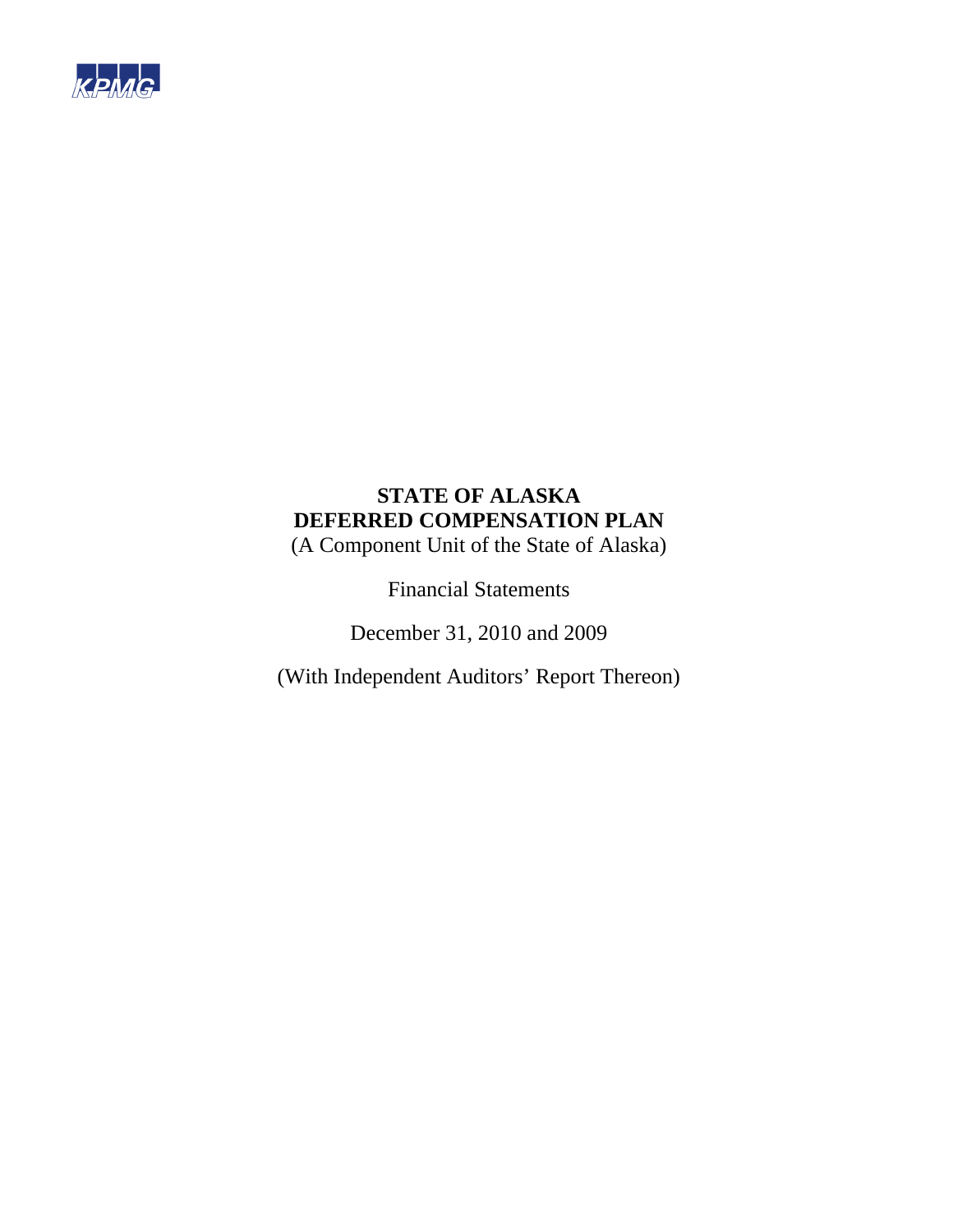### **Table of Contents**

|                                               | Page(s)  |
|-----------------------------------------------|----------|
| <b>Independent Auditors' Report</b>           |          |
| Management's Discussion and Analysis          | $2 - 6$  |
| <b>Statements of Fiduciary Net Assets</b>     | 7        |
| Statements of Changes in Fiduciary Net Assets | 8        |
| <b>Notes to Financial Statements</b>          | $9 - 25$ |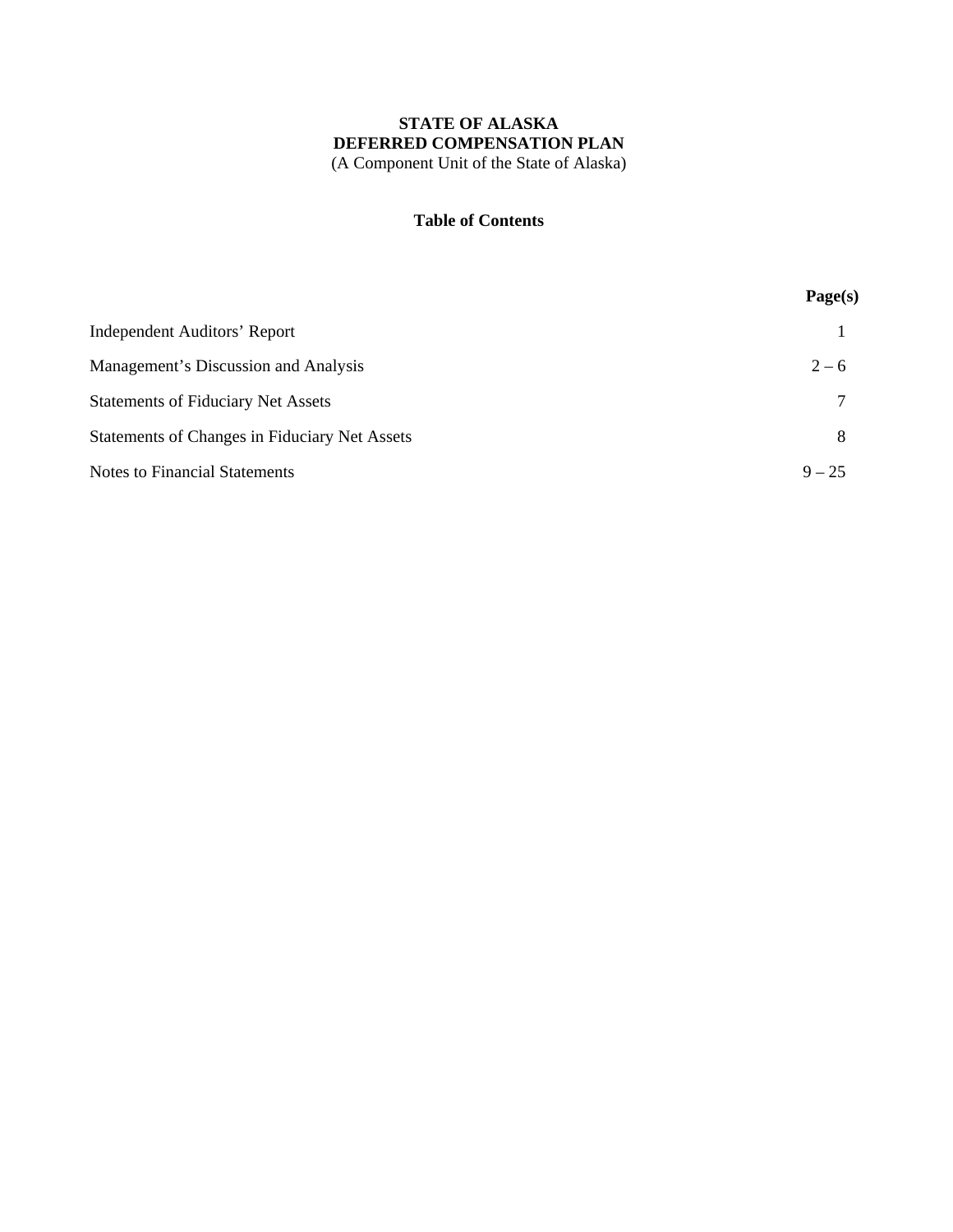

**KPMG LLP** Suite 600 701 West Eighth Avenue Anchorage, AK 99501

## **Independent Auditors' Report**

The Division of Retirement and Benefits and Members of the Alaska Retirement Management Board State of Alaska Deferred Compensation Plan:

We have audited the accompanying statements of fiduciary net assets of the State of Alaska Deferred Compensation Plan (the Plan), a Component Unit of the State of Alaska, as of December 31, 2010 and 2009, and the related statements of changes in fiduciary net assets for the years then ended. These financial statements are the responsibility of the Plan's management. Our responsibility is to express an opinion on these financial statements based on our audits.

We conducted our audits in accordance with auditing standards generally accepted in the United States of America. Those standards require that we plan and perform the audits to obtain reasonable assurance about whether the financial statements are free of material misstatement. An audit includes consideration of internal control over financial reporting as a basis for designing audit procedures that are appropriate in the circumstances, but not for the purpose of expressing an opinion on the effectiveness of the internal control over financial reporting. Accordingly, we express no such opinion. An audit also includes examining, on a test basis, evidence supporting the amounts and disclosures in the financial statements, assessing the accounting principles used and significant estimates made by management, as well as evaluating the overall financial statement presentation. We believe that our audits provide a reasonable basis for our opinion.

In our opinion, the financial statements referred to above present fairly, in all material respects, the fiduciary net assets of the State of Alaska Deferred Compensation Plan as of December 31, 2010 and 2009, and the changes in fiduciary net assets for the years then ended, in conformity with accounting principles generally accepted in the United States of America.

Management's Discussion and Analysis is not a required part of the financial statements, but is supplementary information required by the Governmental Accounting Standards Board (GASB). We have applied certain limited procedures, which consisted principally of inquiries of management regarding the methods of measurement and presentation of the required supplementary information. However, we did not audit this information and express no opinion on it.



October 20, 2011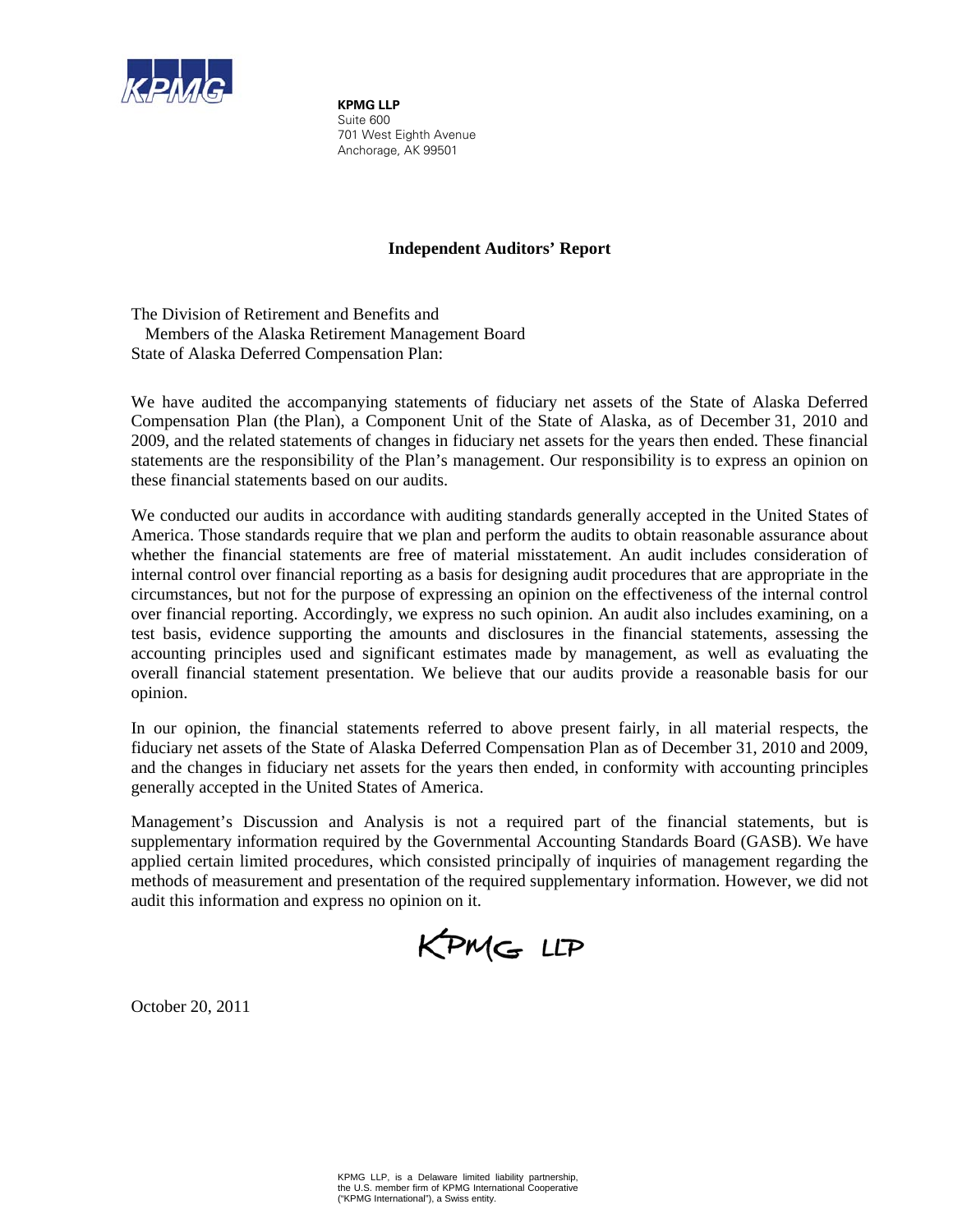Management's Discussion and Analysis

December 31, 2010 and 2009

This section presents management's discussion and analysis (MD&A) of the State of Alaska Deferred Compensation Plan's (the Plan) financial position and performance for the fiscal years ended December 31, 2010 and 2009. This section is presented as a narrative overview and analysis. Please read the MD&A in conjunction with the financial statements and notes to financial statements to better understand the financial condition and performance of the Plan during the fiscal years ended December 31, 2010 and 2009.

#### **Financial Highlights**

- Plan net assets held in trust for benefits increased by \$61.7 million during calendar year 2010.
- Plan participant contributions increased by \$3.3 million during calendar year 2010.
- The Plan earned net investment income of \$59.5 million in calendar year 2010.
- Benefits paid to participants and purchases of annuity contracts increased by \$8.8 million during calendar year 2010.

#### **Overview of the Financial Statements**

This discussion and analysis is intended to serve as an introduction to the Plan's financial statements. The Plan's financial statements are comprised of three components: (1) statement of fiduciary net assets, (2) statement of changes in fiduciary net assets, and (3) notes to financial statements.

*Statement of Fiduciary Net Assets* – This statement presents information regarding the Plan's assets, liabilities, and resulting net assets held in trust for individuals. These statements reflect the Plan's investments at fair market value, along with cash and short-term investments and receivables less liabilities at December 31, 2010 and 2009.

*Statement of Changes in Fiduciary Net Assets* – This statement presents how the Plan's net assets held in trust for individuals changed during the calendar years ended December 31, 2010 and 2009. This statement presents contributions by participants along with net investment income during the period from individual participant-directed investing activities. Deductions for benefits paid, purchases of annuity contracts, and administrative expenses are also presented.

The above statements represent resources available for investment and payment of benefits and expenses as of calendar year-end, and the sources and uses of those funds during the calendar years 2010 and 2009.

*Notes to Financial Statements* – The notes to financial statements are an integral part of the financial statements and provide additional detailed information and schedules that are essential to a full understanding of the Plan's financial statements.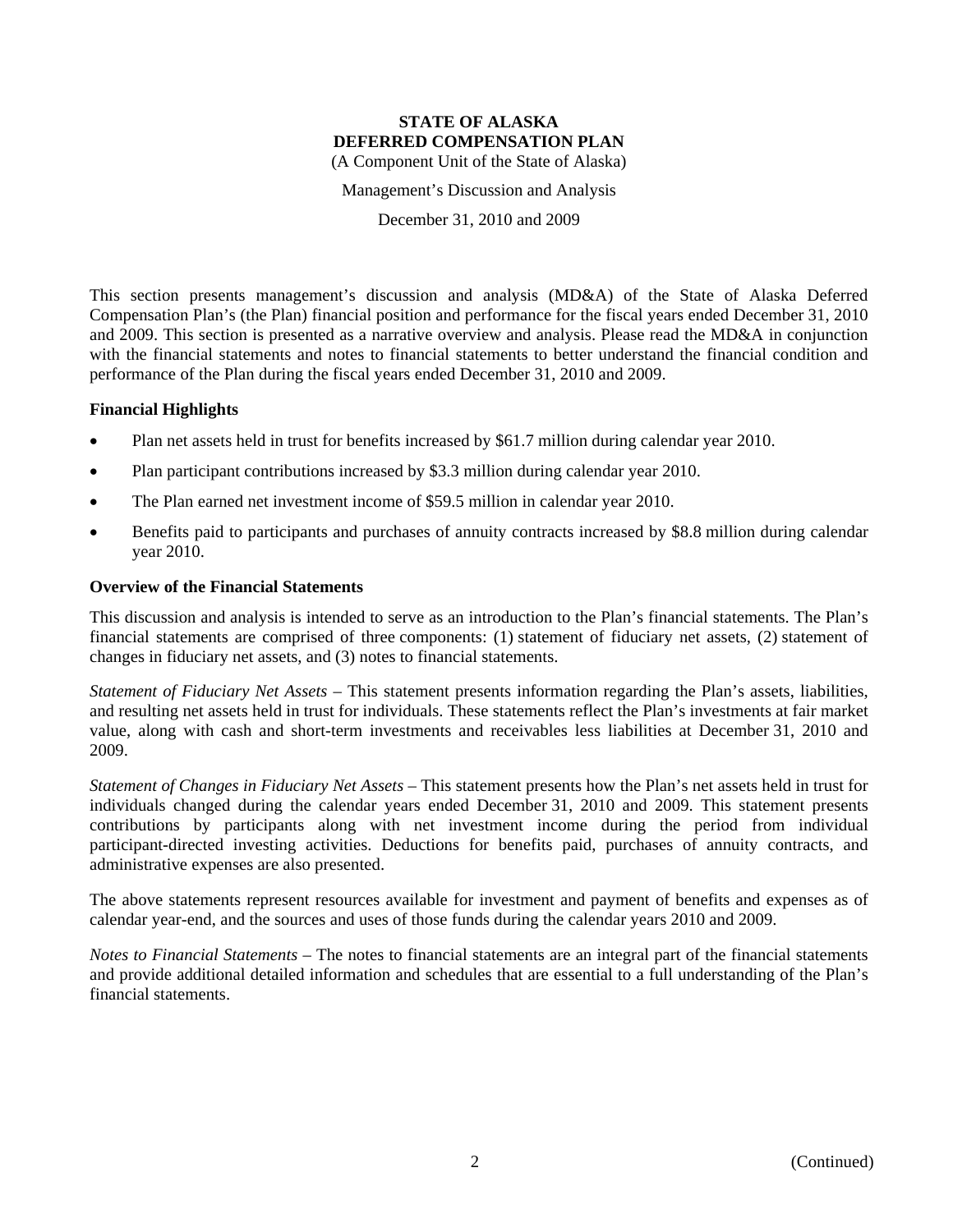(A Component Unit of the State of Alaska)

Management's Discussion and Analysis

December 31, 2010 and 2009

## **Condensed Financial Information**

| <b>Net assets</b>           |    |         |                |                     |              |                |
|-----------------------------|----|---------|----------------|---------------------|--------------|----------------|
|                             |    |         |                | Increase (decrease) |              |                |
| <b>Description</b>          |    | 2010    | 2009           | Amount              | Percentage   | 2008           |
|                             |    |         | (In thousands) |                     |              | (In thousands) |
| Assets:                     |    |         |                |                     |              |                |
| Participant contributions   |    |         |                |                     |              |                |
| receivable                  | \$ | 3.016   | 2,667          | 349                 | 13.1% \$     | 1,426          |
| Investments, at fair value: |    | 580,451 | 519,228        | 61,223              | 11.8         | 440,616        |
| Total assets                |    | 583,467 | 521,895        | 61,572              | 11.8         | 442,042        |
| Liabilities:                |    |         |                |                     |              |                |
| Accrued expenses            |    | 119     | 203            | (84)                | (41.4)       |                |
| <b>Total liabilities</b>    |    | 119     | 203            | (84)                | (41.4)       |                |
| Net assets                  | \$ | 583,348 | 521,692        | 61,656              | 11.8%<br>-\$ | 442,042        |

| <b>Changes in net assets</b>                                                                   |     |                 |                 |                     |              |  |                |
|------------------------------------------------------------------------------------------------|-----|-----------------|-----------------|---------------------|--------------|--|----------------|
|                                                                                                |     |                 |                 | Increase (decrease) |              |  |                |
| <b>Description</b>                                                                             |     | 2010            | 2009            | Amount              | Percentage   |  | 2008           |
|                                                                                                |     |                 | (In thousands)  |                     |              |  | (In thousands) |
| Net assets, beginning of year<br>Additions (reductions):                                       | \$  | 521,692         | 442,042         | 79,650              | 18.0% \$     |  | 545,603        |
| Contributions                                                                                  |     | 38,850          | 35,597          | 3,253               | 9.1          |  | 36,526         |
| Net investment income (loss)                                                                   |     | 59,471          | 71,552          | (12,081)            | (16.9)       |  | (105, 961)     |
| Total additions<br>(reductions)                                                                |     | 98,321          | 107,149         | (8,828)             | (8.2)        |  | (69, 435)      |
| Deductions:                                                                                    |     |                 |                 |                     |              |  |                |
| Benefits paid to participants and<br>purchases of annuity contracts<br>Administrative expenses |     | 33,883<br>2,782 | 25,080<br>2,419 | 8,803<br>363        | 35.1<br>15.0 |  | 33,315<br>811  |
| Total deductions                                                                               |     | 36,665          | 27,499          | 9,166               | 33.3         |  | 34,126         |
| Increase (decrease)<br>in net assets                                                           |     | 61,656          | 79,650          | (17,994)            | (22.6)       |  | (103, 561)     |
| Net assets, end of year                                                                        | \$. | 583,348         | 521,692         | 61,656              | 11.8% \$     |  | 442,042        |

#### **Financial Analysis of the Plan**

The statement of fiduciary net assets as of December 31, 2010 and 2009 show net assets held in trust for individuals of \$583.3 million and \$521.7 million, respectively. The entire amount is available to pay benefits to participants and their beneficiaries, as well as administrative costs.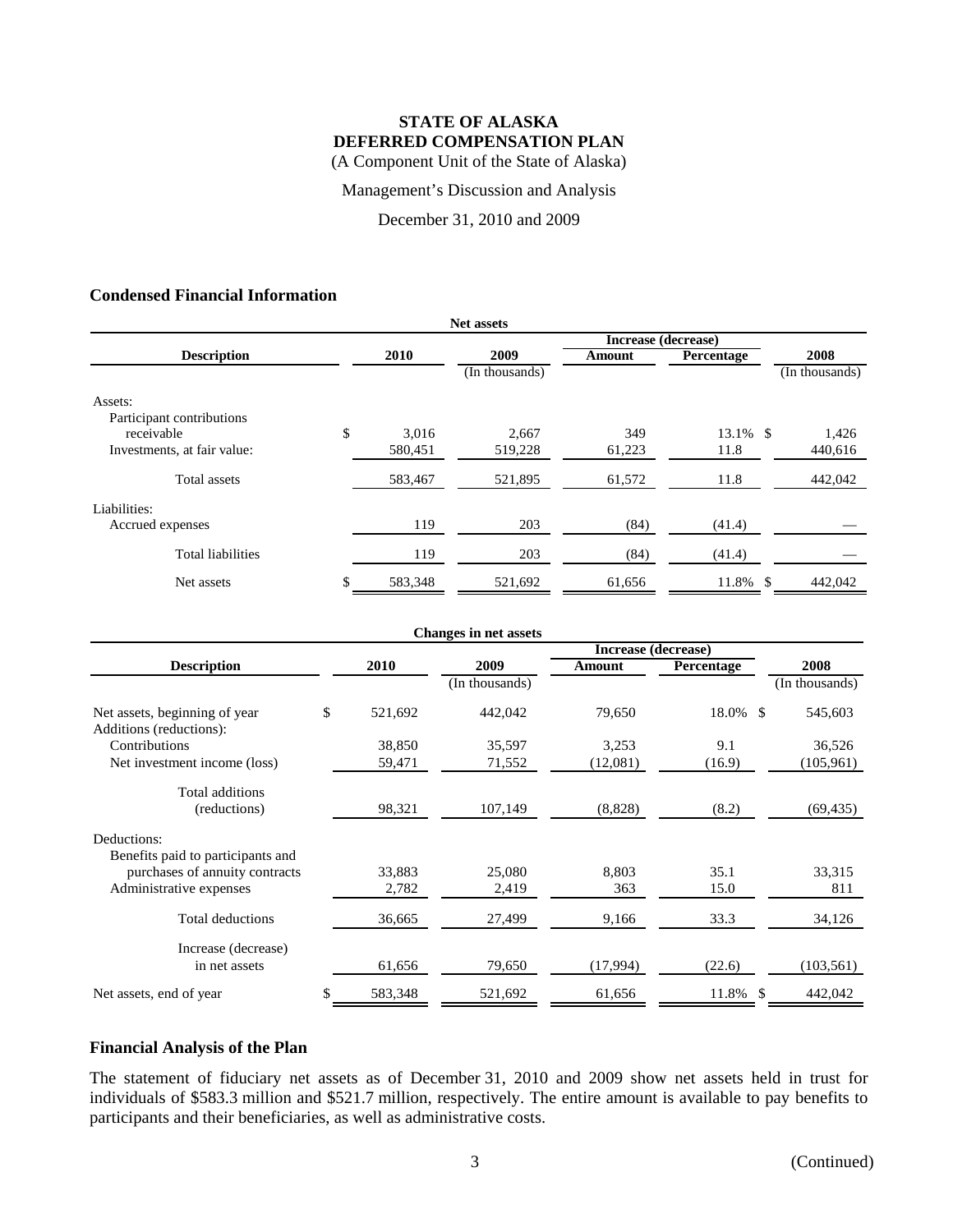Management's Discussion and Analysis

December 31, 2010 and 2009

These amounts represent an increase in plan net assets held in trust for individuals of \$61.7 million or 11.8% from calendar year 2009 to 2010 and an increase of \$79.7 million or 18.0% from calendar year 2008 to 2009.

#### **Contributions and Investment Income**

Additions to the Plan are accumulated through a combination of plan participant contributions and investment income (loss) as follows:

|                              | <b>Additions (reductions)</b> |                |                     |                   |                |
|------------------------------|-------------------------------|----------------|---------------------|-------------------|----------------|
|                              |                               |                | Increase (decrease) |                   |                |
|                              | 2010                          | 2009           | Amount              | <b>Percentage</b> | 2008           |
|                              |                               | (In thousands) |                     |                   | (In thousands) |
| Participant contributions    | 38,850                        | 35,597         | 3.253               | 9.1%<br>- \$      | 36,526         |
| Net investment income (loss) | 59,471                        | 71,552         | (12,081)            | (16.9)            | (105, 961)     |
| Total                        | 98.321                        | 107.149        | (8,828)             | $(8.2)\%$ \$      | (69, 435)      |

The Plan's participant contributions increased from \$35.6 million in calendar year 2009 to \$38.9 million in calendar year 2010, an increase of \$3.3 million or 9.1%. Plan participant contributions decreased from \$36.5 million in calendar year 2008 to \$35.6 million in calendar year 2009, a decrease of \$0.9 million or (2.5%). Changes in contributions are attributable to changes in elected deferrals per employee in the Plan.

The Plan's net investment income continued to be positive in calendar year 2010, though not as strong as in calendar year 2009. Net investment income was down \$12.1 million or (16.9%) from amounts recorded in calendar year 2009. Net investment income increased in calendar year 2009 by \$177.5 million when compared to amounts recorded in calendar year 2008.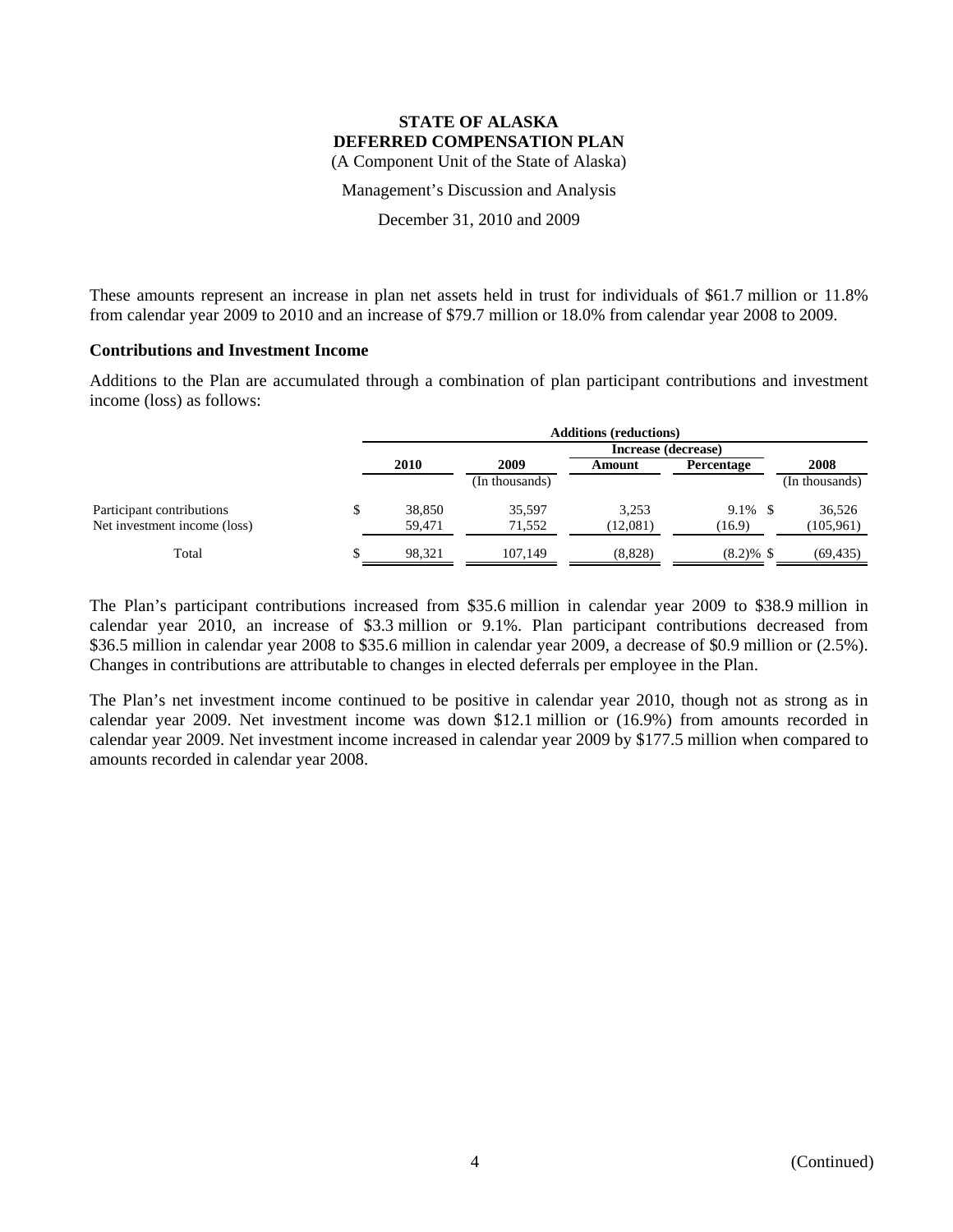Management's Discussion and Analysis

December 31, 2010 and 2009

The Plan's investment rate of rate of returns at December 31, are as follows:

|                                                 | 2010          | 2009          |
|-------------------------------------------------|---------------|---------------|
|                                                 | 1-Year actual | 1-Year actual |
| Alaska Balanced Trust                           | 9.98%         | 15.15%        |
| Alaska Long-Term Balanced Trust                 | 12.18         | 21.02         |
| Alaska Target Date Retirement 2010 Trust        | 10.88         | N/A           |
| Alaska Target Date Retirement 2015 Trust        | 12.02         | 17.53         |
| Alaska Target Date Retirement 2020 Trust        | 12.83         | 22.57         |
| Alaska Target Date Retirement 2025 Trust        | 13.63         | 25.69         |
| Alaska Target Date Retirement 2030 Trust        | 13.91         | N/A           |
| Alaska Target Date Retirement 2035 Trust        | 14.38         | N/A           |
| Alaska Target Date Retirement 2040 Trust        | 14.39         | N/A           |
| Alaska Target Date Retirement 2045 Trust        | 14.38         | N/A           |
| Alaska Target Date Retirement 2050 Trust        | 14.32         | N/A           |
| Alaska Target Date Retirement 2055 Trust        | 14.31         | N/A           |
| <b>Brandes International Equity Fund</b>        | 5.49          | N/A           |
| Government/Credit Bond Index Fund               | 6.39          | 3.79          |
| Interest Income Fund                            | 4.10          | 4.27          |
| Intermediate Bond Fund                          | 4.81          | (0.54)        |
| Long US Treasury Bond Index Fund                | 9.27          | (12.14)       |
| <b>RCM</b> Socially Responsible Investment Fund | 13.11         | 32.62         |
| Russell 3000 Index Fund                         | 16.86         | 28.80         |
| S&P 500 Index Fund                              | 15.22         | 26.85         |
| SSgA Global Balanced Fund                       | 10.76         | N/A           |
| <b>State Street Money Market Fund</b>           | 0.01          | 0.04          |
| T. Rowe Price Small Cap Stock Trust             | 32.43         | 39.59         |
| US Real Estate Investment Trust Index Fund      | 27.67         | 27.58         |
| <b>US TIPS Index Fund</b>                       | 6.13          | 11.29         |
| World Equity Ex-US Index Fund                   | 10.88         | 41.21         |
| World Government Bond ex-US Index Fund          | 5.07          | 4.39          |

The Hartford Equity Fund and Hartford Bond Fund have both been closed to participant use since 1986. Because of the closed nature of the funds, a rate of return on a fully comparable basis is not provided. However, both funds closely mirror funds generally of the same asset composition description that are actively available.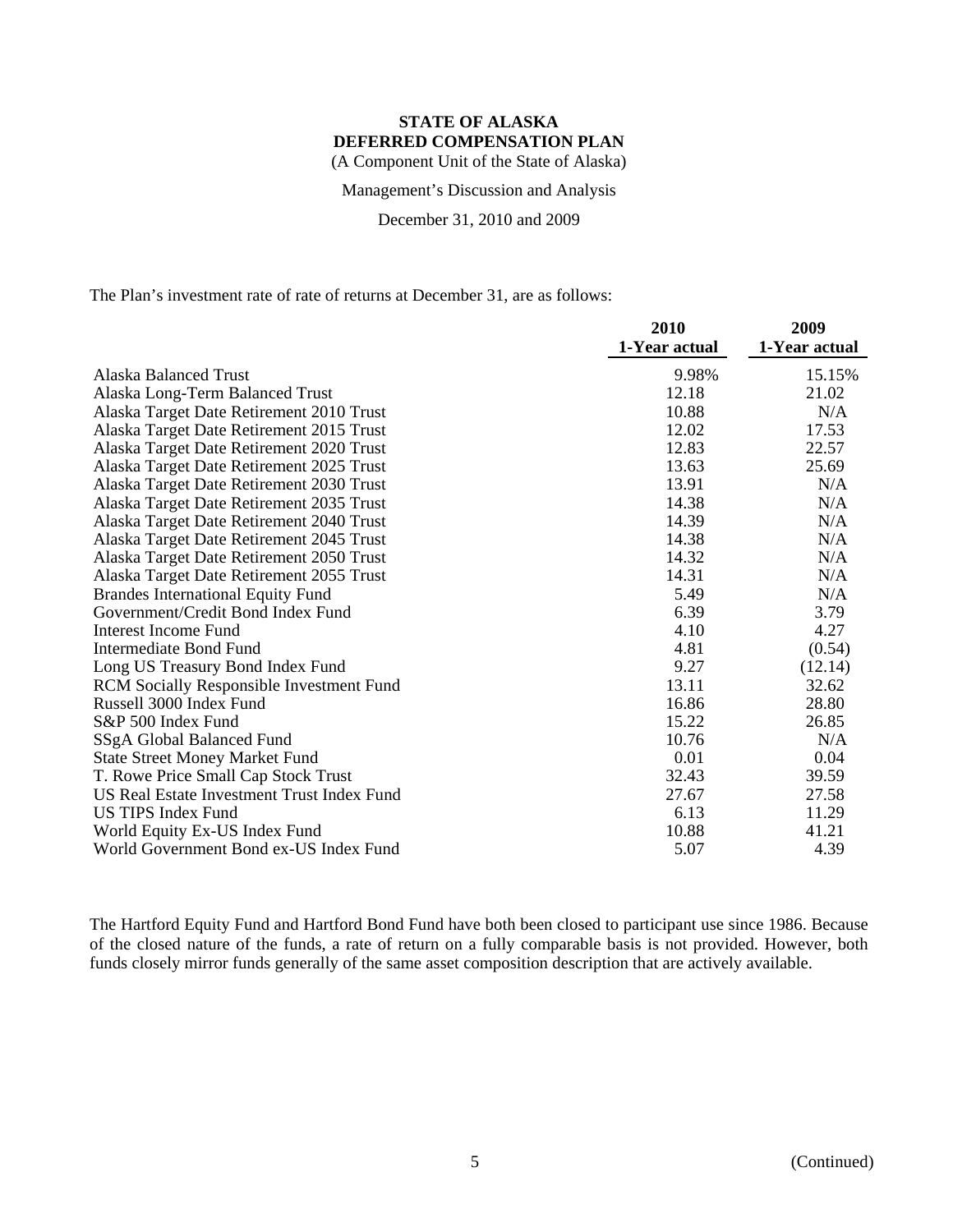Management's Discussion and Analysis

December 31, 2010 and 2009

#### **Benefits and Other Deductions**

The primary deductions to the Plan are the payment of benefits and purchases of annuity contracts. Benefit payments and administrative costs were as follows:

|                                   | <b>Deductions</b> |                |                     |            |                |
|-----------------------------------|-------------------|----------------|---------------------|------------|----------------|
|                                   |                   |                | Increase (decrease) |            |                |
|                                   | 2010              | 2009           | Amount              | Percentage | 2008           |
|                                   |                   | (In thousands) |                     |            | (In thousands) |
| Benefits paid to participants and |                   |                |                     |            |                |
| purchases of annuity contracts    | 33,883            | 25,080         | 8,803               | 35.1% \$   | 33,315         |
| Administrative                    | 2,782             | 2.419          | 363                 | 15.0       | 811            |
| Total                             | 36,665            | 27.499         | 9.166               | 33.3% \$   | 34,126         |

The Plan's benefits paid to participants and purchases of annuity contracts in calendar year 2010 increased \$8.8 million or 35.1% from calendar year 2009 and decreased \$8.2 million or (24.7%) from calendar year 2008 to 2009. Increased account values resulting from recovery from the economic downturn has contributed to the increase in amount of withdrawals.

The Plan had administrative expenses of \$2.8 million in calendar year 2010 compared to \$2.4 million in calendar year 2009, an increase of 15.0%. Administrative expenses in calendar year 2009 increased by \$1.6 million or 198.3%. The increase in administrative expenses during calendar year 2009 is related to an increase in the administrative expenses the Plan pays to the Department of Revenue as a result of changes to their cost allocation plan, as well as an increase in the variable fee the Plan pays to our third-party administrator (Great West) for the managed accounts contract.

#### **Fiduciary Responsibilities**

The Alaska Retirement Management Board, the plan administrator, and the Commissioner of Administration are co-fiduciaries of the Plan.

The Plan's assets can only be used for the exclusive benefit of the Plan's participants, beneficiaries, and alternate payees.

#### **Request for Information**

This financial report is designed to provide a general overview for those parties interested in the Plan's finances. Questions concerning any of the information provided in this financial report or requests for additional information should be addressed to:

State of Alaska Deferred Compensation Plan Division of Retirement and Benefits, Accounting Section PO Box 110203 Juneau, AK 99811-0203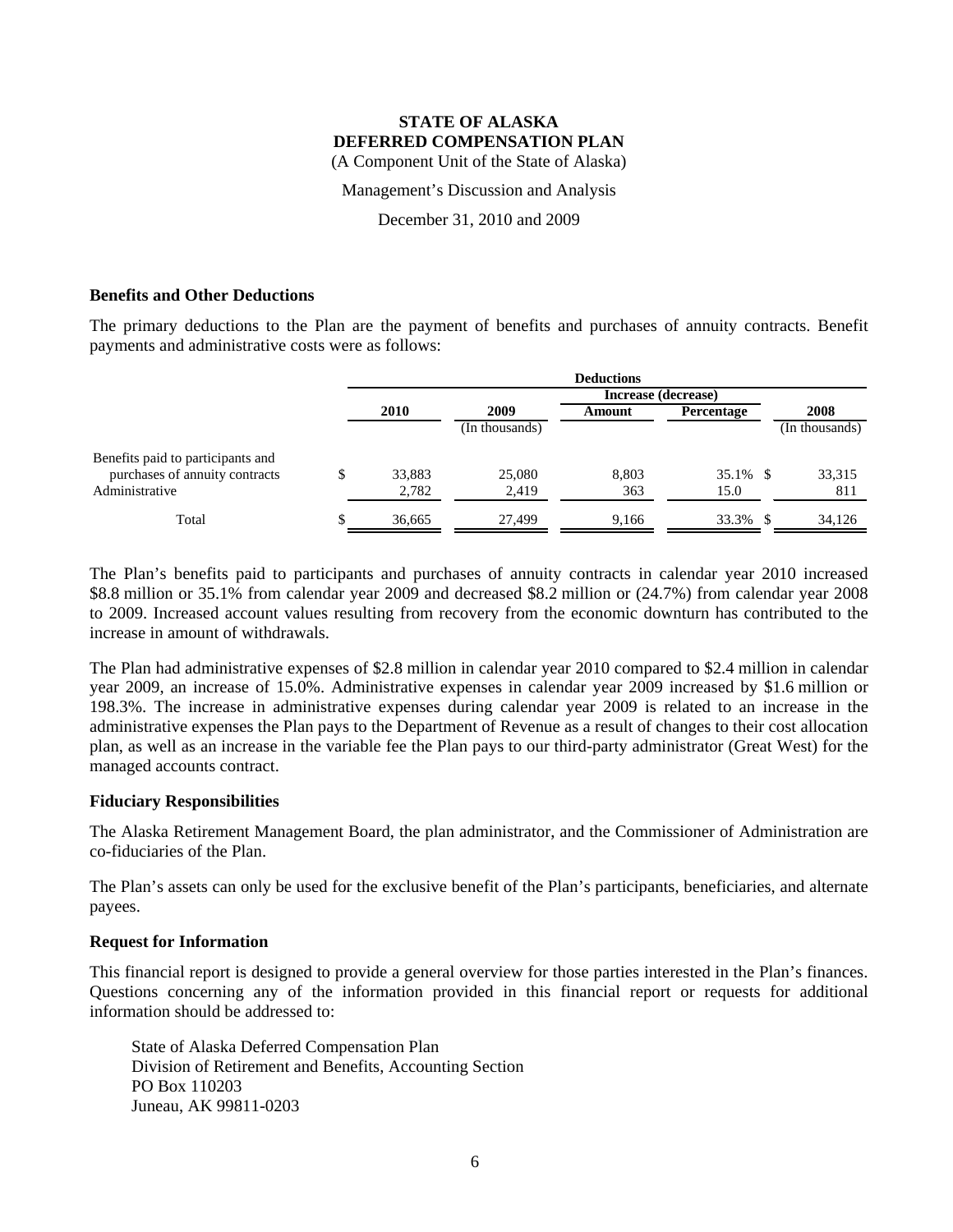Statements of Fiduciary Net Assets

December 31, 2010 and 2009

(In thousands)

|                                                                                                                    |    | 2010                        | 2009                        |
|--------------------------------------------------------------------------------------------------------------------|----|-----------------------------|-----------------------------|
| Assets:<br>Participant contributions receivable                                                                    | \$ | 3,016                       | 2,667                       |
| Investments:<br>Collective investment funds, at fair value:<br>Participant directed                                |    | 360,154                     | 323,449                     |
| Money market fund – nonparticipant directed                                                                        |    | 422                         | 545                         |
|                                                                                                                    |    | 360,576                     | 323,994                     |
| Interest income fund:<br>Synthetic investment contracts, at fair value<br>Cash and cash equivalents, at fair value |    | 163,769<br>9,990<br>173,759 | 154,447<br>7,624<br>162,071 |
| Ownership of pooled investment funds, participant directed,<br>at fair value                                       |    | 46,116                      | 33,163                      |
| Total investments                                                                                                  |    | 580,451                     | 519,228                     |
| Total assets                                                                                                       |    | 583,467                     | 521,895                     |
| Accrued expenses                                                                                                   |    | 119                         | 203                         |
| Net assets held in trust for individuals, organizations,<br>and other governments                                  | S  | 583,348                     | 521,692                     |

See accompanying notes to financial statements.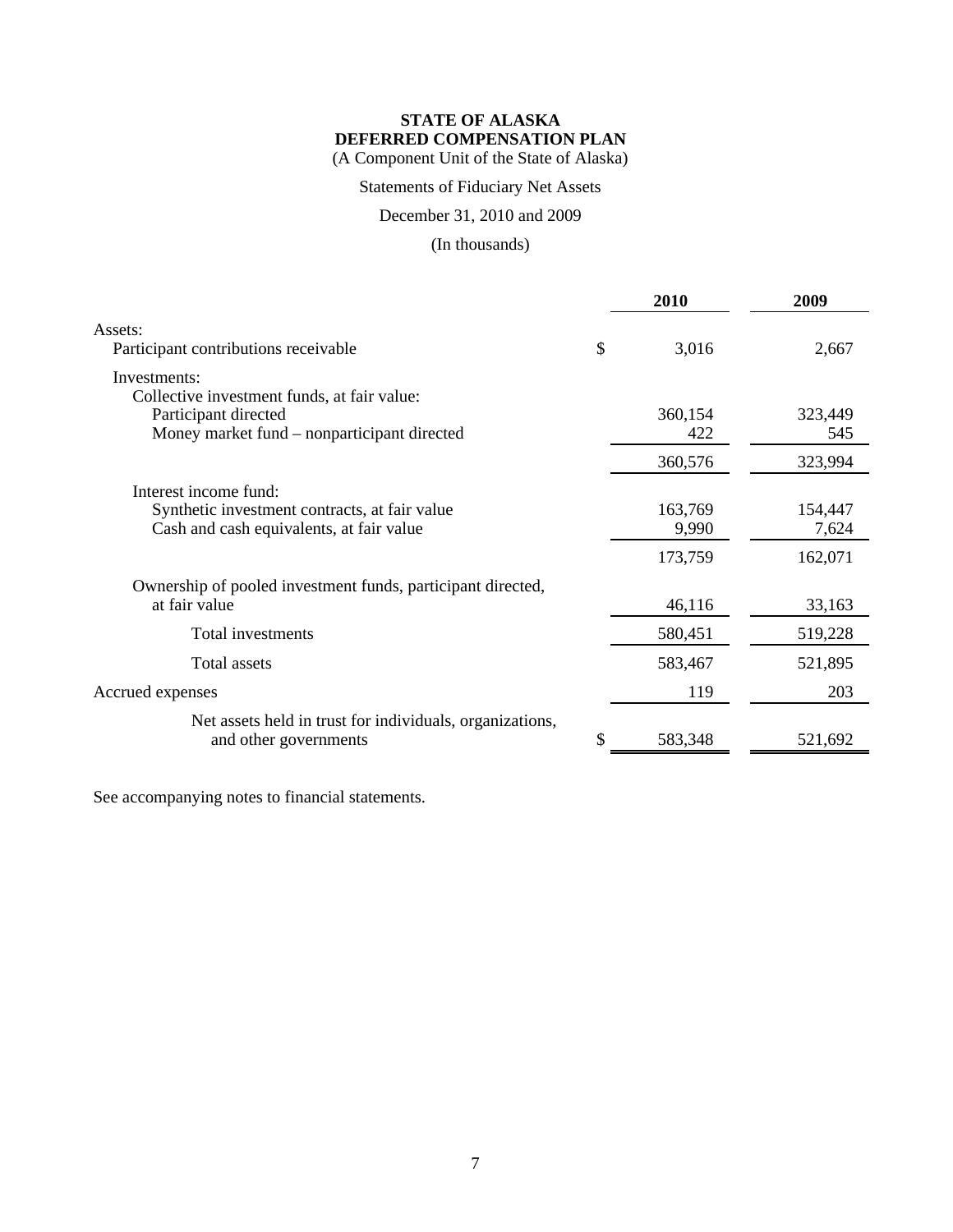(A Component Unit of the State of Alaska)

## Statements of Changes in Fiduciary Net Assets

## Years ended December 31, 2010 and 2009

(In thousands)

|                                                                                                            | 2010            | 2009            |
|------------------------------------------------------------------------------------------------------------|-----------------|-----------------|
| Additions:<br>Participant contributions                                                                    | \$<br>38,850    | 35,597          |
| Investment income:<br>Net appreciation in fair value of investments<br>Interest income                     | 53,212<br>6,259 | 65,359<br>6,193 |
| Net investment income                                                                                      | 59,471          | 71,552          |
| Total additions                                                                                            | 98,321          | 107,149         |
| Deductions:<br>Benefits paid to participants and purchases of annuity contracts<br>Administrative expenses | 33,883<br>2,782 | 25,080<br>2,419 |
| Total deductions                                                                                           | 36,665          | 27,499          |
| Net increase in net assets held in trust for<br>individuals, organizations, and other governments          | 61,656          | 79,650          |
| Net assets, beginning of year                                                                              | 521,692         | 442,042         |
| Net assets, end of year                                                                                    | 583,348         | 521,692         |

See accompanying notes to financial statements.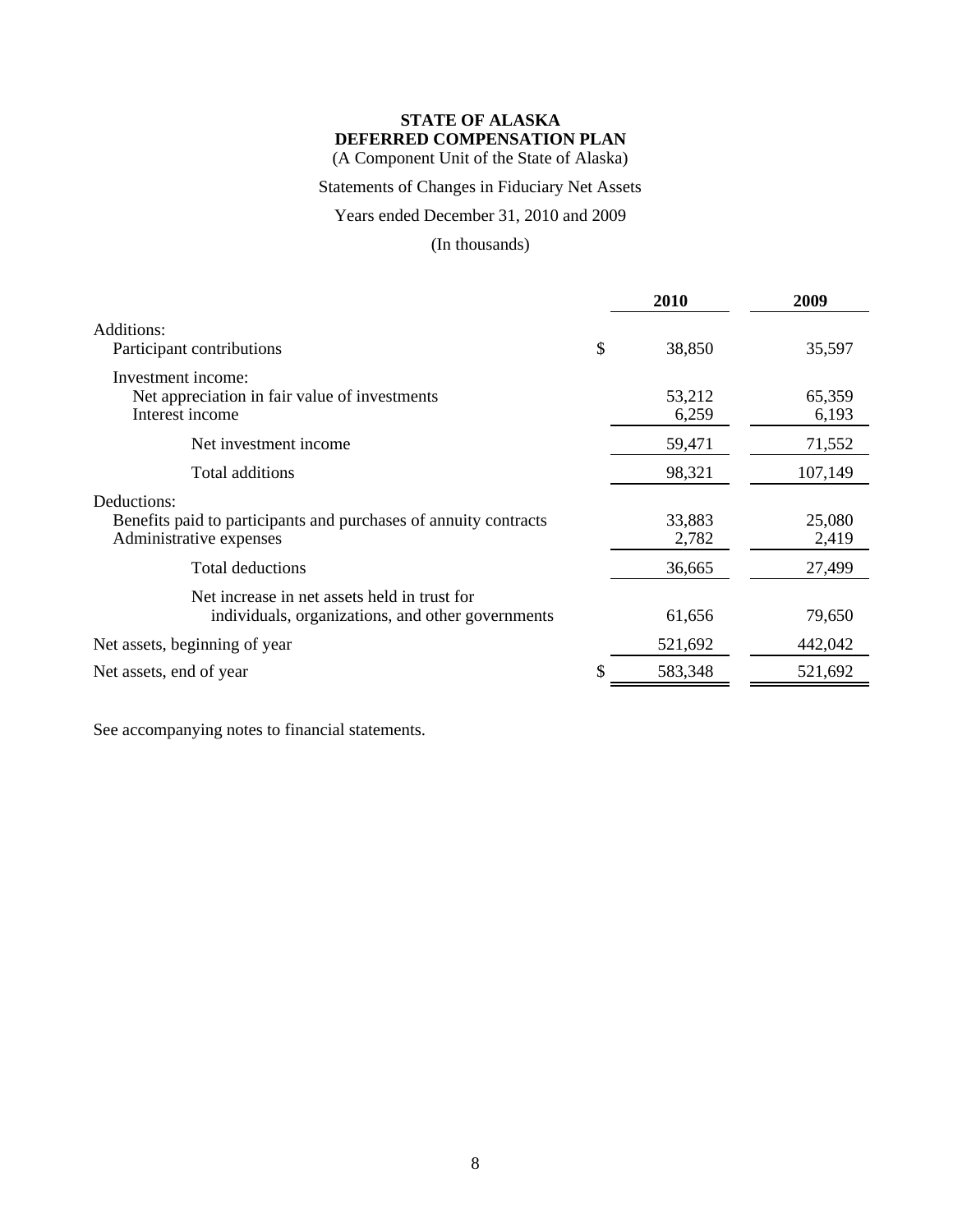Notes to Financial Statements

December 31, 2010 and 2009

#### **(1) Description**

The following brief description of the State of Alaska Deferred Compensation Plan (the Plan), a defined contribution plan, is provided for general information purposes only. Participants should refer to the plan document for more complete information.

#### *General*

The Plan was created by State of Alaska (the State) Statutes issued May 31, 1974, and was most recently amended effective March 1, 2006. It is a deferred compensation plan under Section 457 of the Internal Revenue Code and is available to all permanent and long-term nonpermanent employees and elected officials of the State and, with the March 1, 2006 amendment, members of State boards and commissions. Participants in the Plan authorize the State to reduce their current salary or compensation so that they can receive the amount deferred at a later date. The deferred compensation is not available to participants until termination, retirement, death, or an unforeseeable emergency, within the definition allowed by the applicable Internal Revenue Code. As of December 31, 2010 and 2009, the Plan had approximately 9,000 participants.

As a result of the passage of The Small Business Job Protection Act of 1996 (SBJPA), all amounts deferred, including amounts deferred before the effective date of the new law under an eligible 457 plan must be held in a trust for the exclusive benefit of employees and beneficiaries. This law repealed the requirement that a Section 457 plan sponsored by a government be solely the property of the employer, subject only to the claims of the employer's general creditors. The trust requirement generally applies to assets and income held by a plan on and after the date of enactment of the SBJPA. For any plan in existence on the date of enactment of the SBJPA, a trust need not be established before January 1, 2000.

As to the Plan, the plan document was amended effective January 1, 1997 to recognize and establish the trust requirement for the Plan. The formal trust documents were completed by December 31, 1998.

The plan document was completely restated effective January 1, 2002 for compliance with the Economic Growth and Tax Relief Reconciliation Act of 2001 and most recently amended March 1, 2006.

The Division of Retirement and Benefits is responsible for plan administration and record-keeping. The Alaska Retirement Management Board (the Board) is responsible for the specific investment of moneys in the Plan.

#### *Contributions*

During 2010 and 2009, plan participants could contribute a minimum of \$50 a month (\$600 per year). In 2010 and 2009, under the current law, the maximum amount that could be deferred in a year was \$16,500 for participants under age 50 and \$22,000 for participants who are age 50 and greater. However, for each of the participant's last three calendar years ending prior to normal retirement age, a "catch-up limitation" applies, which allows larger contributions (up to \$33,000 in 2010 and 2009). Participants vest automatically in all of their contributions and earnings on those contributions.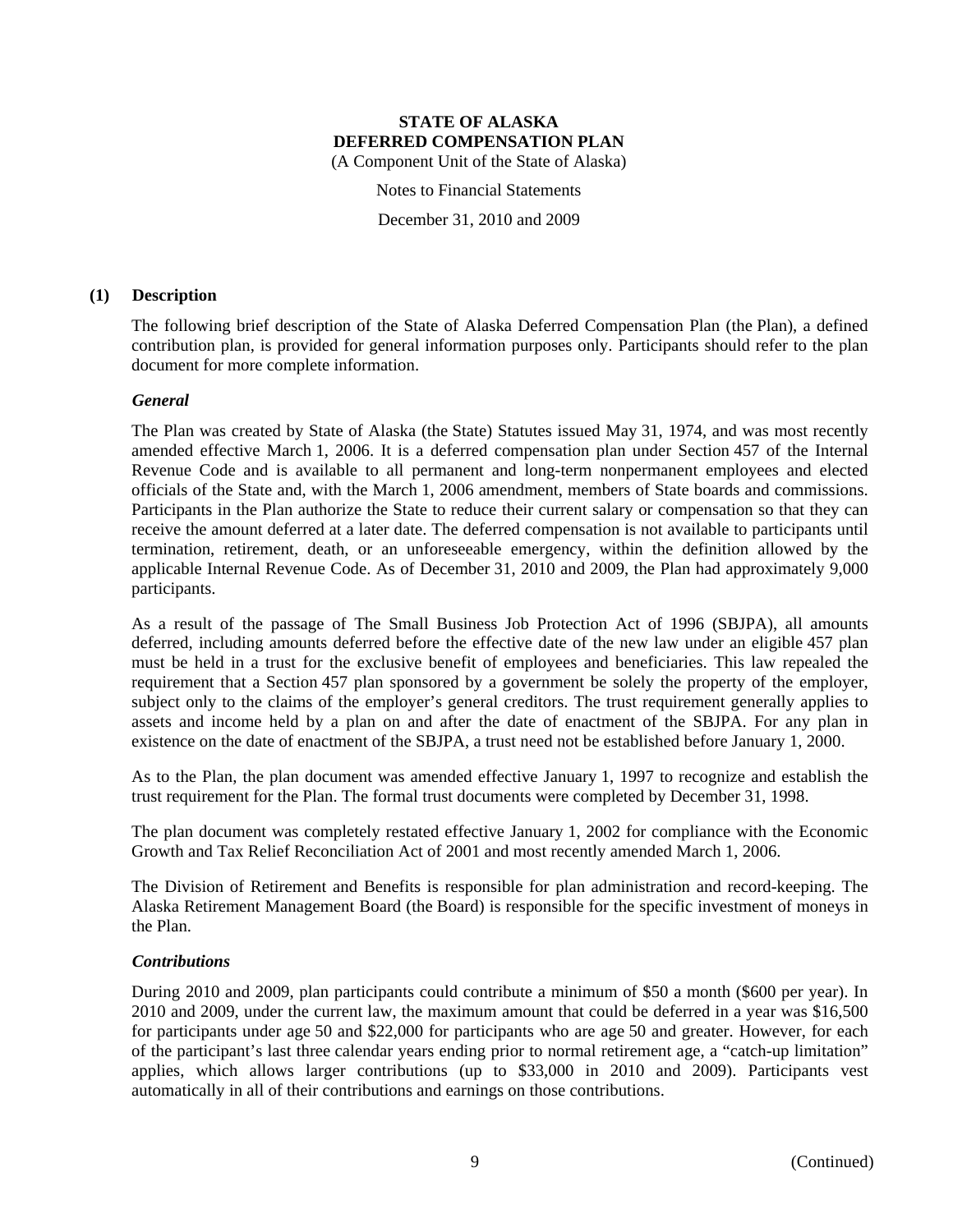(A Component Unit of the State of Alaska)

Notes to Financial Statements

December 31, 2010 and 2009

#### **(1) Description (continued)**

#### *Participant Accounts*

Participant accounts are self-directed with respect to investment options. Each participant designates how his or her contribution is to be allocated among the investment options. Each participant's account is credited with the participant's contributions and the appreciation or depreciation in unit value for the investment funds.

A record-keeping/administrative fee is deducted monthly from each participant's account, applied pro rata to all the funds the member participates in. This fee is for all costs incurred by the record-keeper and by the State. The investment management fees are netted out of the funds' performance.

At December 31, 2010, participants had the following investment options:

## **Collective Investment Funds**

*Equity Fund* – this fund invests in diversified common stocks of high-quality growth companies for long-term capital growth with income a secondary consideration. This investment option is only available to participants whose contributions were originally invested with the Hartford Life Insurance Company and have since remained with Hartford Life Insurance Company.

*Bond Fund* – this fund invests in investment grade corporate and government bonds and other debt securities. This investment option is only available to participants whose contributions were originally invested with the Hartford Life Insurance Company and have since remained with Hartford.

*T. Rowe Price Small-Cap Stock Trust* – this fund invests primarily in stocks of small companies that appear undervalued or offer the potential for superior earnings growth. This fund invests at least 65.0% of its total assets in the stocks of small companies.

*Brandes International Equity Fund* – this fund invests primarily in the equity securities of non-U.S. issuers whose equity market capitalizations exceed \$5 billion at the time of purchase. The fund is managed using a value investment process based on Graham & Dodd fundamental analysis of individual securities to identify those that are priced below their intrinsic value.

*SSgA Global Balanced Fund* – this fund has a target asset allocation of 60.0% equities and 40.0% fixed income and is invested in a mix of passively managed commingled funds.

*RCM Socially Responsible Investment Fund* – this fund is actively managed and only invests in companies contained within the KLD Large-Mid Cap Social Index (LMSI). The LMSI holds approximately 600 companies with the highest environmental, social, and governance (ESG) rankings in each sector of the 1,000 largest U.S. stocks.

*Government/Credit Bond Index Fund* – this fund invests in a highly diversified portfolio of high-quality U.S. fixed-income securities. The fund buys and holds portfolios of the securities included in the Barclays Capital Government/Credit Bond Index. The fund seeks to closely match the Index's total rate of return.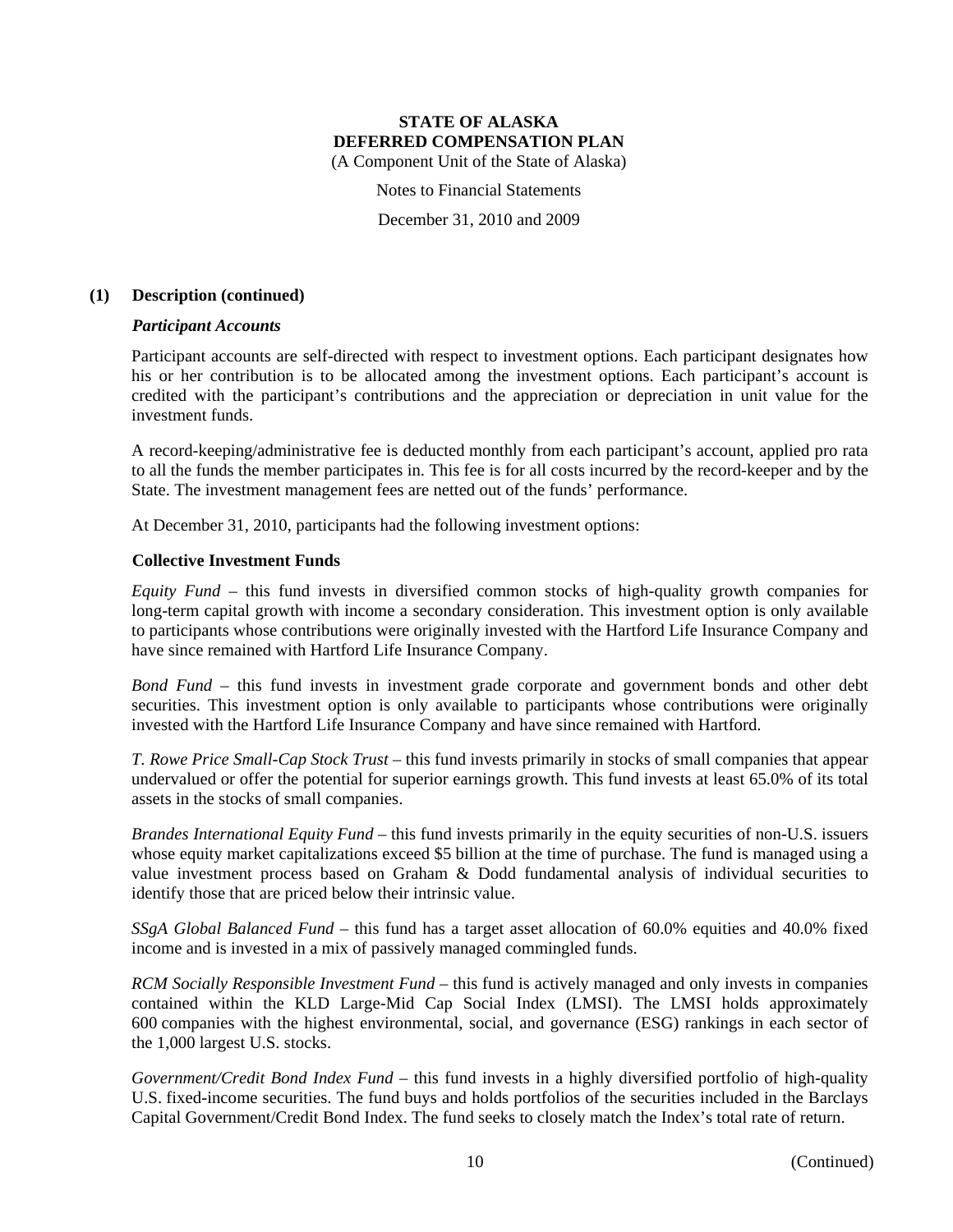(A Component Unit of the State of Alaska)

Notes to Financial Statements

December 31, 2010 and 2009

#### **(1) Description (continued)**

*Intermediate Bond Fund* – this fund buys and holds representative securities included in the Barclays Capital Intermediate Bond Index. The fund seeks to closely match the Index's total rate of return.

*World Equity ex-US Index Fund* – this fund is designed to replicate the returns of the MSCI ACWI Ex-US Index and provide a broad-based, low-cost exposure to both the developed and emerging markets. The index consists of approximately 2000 securities across 47 markets.

*World Government Bond ex-US Index Fund* – this fund is designed to replicate the total rate of return of the Citigroup World Government Bond Ex-U.S. Index. The fund employs a passive bond indexing strategy investing in a well diversified portfolio which is representative of the international government bond market.

*Russell 3000 Index Fund* – this fund is designed to replicate the returns and characteristics of the Russell 3000 Index. The fund comprises the 3,000 largest stocks in the U.S. market and accounts for approximately 98.0% of the U.S. stock market capitalization.

*Long US Treasury Bond Index Fund* – this fund invests in one or more commingled funds managed by SSgA which, in combination, are designed to replicate the return of the Barclays Capital Long Treasury Bond Index while providing for daily liquidity for plan participants. The fund seeks to match the return of Barclays Capital Long Treasury Bond Index by investing in a well-diversified portfolio of treasury securities with maturities longer than 10 years.

*US Real Estate Investment Trust Index Fund* – this fund seeks to replicate the returns and characteristics of the Dow Jones Wilshire REIT Index by purchasing each security in the same capitalization weight as it appears in the Index.

*US Treasury Inflation-Protected Securities (TIPS) Index Fund* – this fund invests in the SSgA TIPS Index NL Series (Class A) and is intended to replicate the return of the index while providing for daily liquidity for the plan participants. The fund seeks to match the returns of the index by investing in a portfolio of U.S. Treasury inflation-protected securities.

*State Street Institutional Treasury Money Market Fund* – this money market fund seeks to achieve its investment objective by investing substantially all of its investable assets in the State Street Money Market Portfolio of State Street Master Funds, which has the same investment objective as and investment policies that are substantially similar to those of the fund. The fund attempts to achieve its investment objective by investing exclusively in direct obligations of the U.S. Treasury, such as U.S. Treasury bills, notes, and bonds. The fund may also invest in other mutual funds, subject to regulatory limitations, that invest exclusively in such obligations.

*S&P 500 Stock Index Fund* – this fund offers diversified investment in the U.S. equity market and is designed to replicate the returns and characteristics of the Standard & Poor's 500 Composite Stock Price Index. The fund owns all 500 of the securities in the S&P 500 Index in proportion to each security's size as measured by its total market value.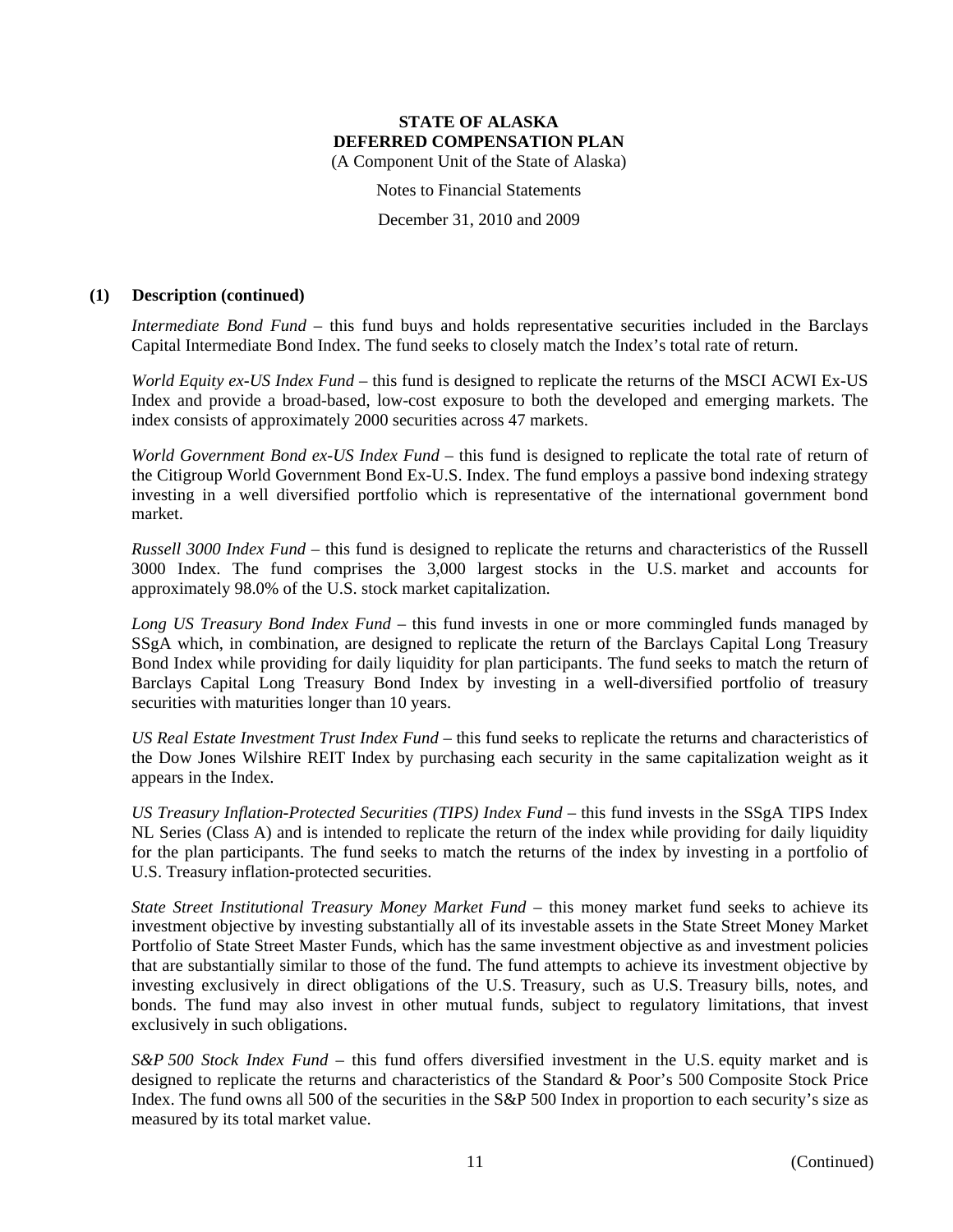Notes to Financial Statements

December 31, 2010 and 2009

### **(1) Description (continued)**

#### **Interest Income Fund**

*Interest Income Fund* – the purpose of this fund is to maximize current income while maintaining principal stability by investing primarily in synthetic investment contracts issued by banks and insurance companies that meet specified credit standards. Supporting securities for synthetic investment contracts typically include U.S. Treasury/agency obligations, mortgage- and asset-backed securities, as well as investment grade corporate bonds.

## **Pooled Investment Funds**

*Alaska Target Date Retirement 2010* – 2055 Trusts – the purpose of these funds is to provide a diverse mix of stocks, bonds, and money market securities for long-term investors with a higher tolerance for risk. The Trusts are designed to gradually invest more conservatively as the target retirement date approaches. The trusts invest in four underlying common trust funds, each one emphasizing a different market sector: U.S. stocks, non-U.S. stocks, U.S. investment-grade bonds, and money market securities. Over time, the allocations become more conservative, systematically decreasing exposure to stocks and increasing exposure to bonds and money market securities on a quarterly basis. At the target date, the trusts maintain a substantial exposure to stocks (approximately 55.0%). The most conservative allocation to stocks (approximately 20.0%) occurs 30 years after the target date is reached.

*Alaska Balanced Trust* – the purpose of this fund is to provide a diversified mix of stocks, bonds, and money market securities for investors with a higher tolerance for risk. The trust invests in up to four underlying common trust funds, each one emphasizing a different market sector: U.S. stocks, non-U.S stocks, U.S. investment grade bonds, and money market securities.

*Alaska Long-Term Balanced Trust* – the purpose of this fund is to provide a diversified mix of stocks, bonds, and money market securities for investors with a higher tolerance for risk. The trust invests in up to four underlying common trust funds, each one emphasizing a different market sector: U.S. stocks, non-U.S stocks, U.S. investment grade bonds, and money market securities.

## *Payment of Benefits*

Participants are eligible to withdraw their account balance upon termination in the form of a lump sum, one of various annuities, or a periodic payment option, unless the participant elects to defer commencement of benefits. Account balances of \$1,000 or less are automatically paid in the form of a lump-sum distribution. The deferred benefit commencement date can be no later than April 1 of the year after the participant would have turned age 70½. Payment of benefits to a participant commences 60 days after termination or the deferred benefit commencement date, as applicable.

Participants may request a hardship withdrawal for an unforeseeable emergency, within the definition allowed by the applicable Internal Revenue Code. Hardship withdrawals are received as lump-sum distributions and must be approved by the plan administrator.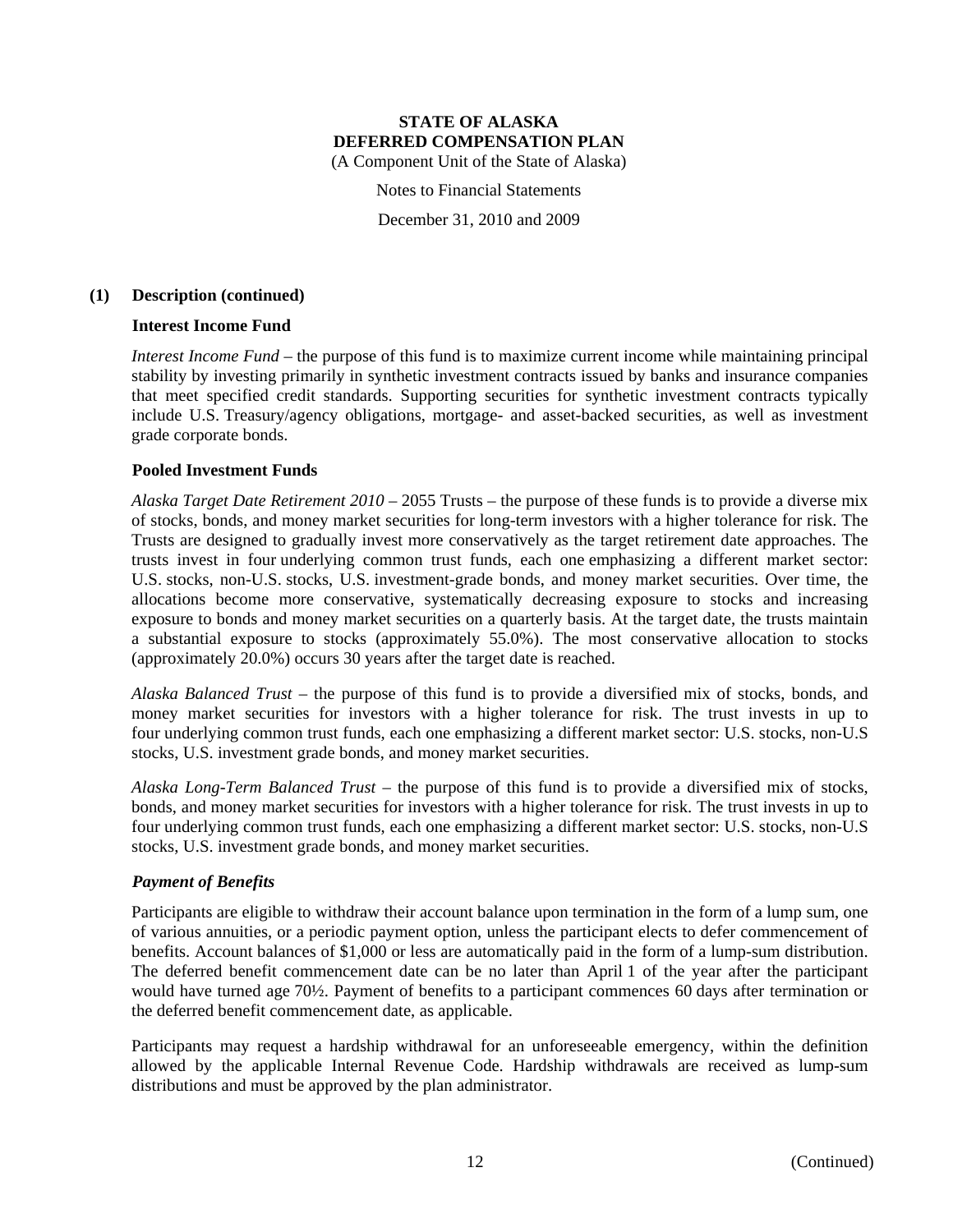(A Component Unit of the State of Alaska)

Notes to Financial Statements

December 31, 2010 and 2009

#### **(1) Description (continued)**

The Plan purchases annuity contracts from an insurance company. The annuity contracts are excluded from plan assets.

#### *Income Taxes*

The Plan is exempt from federal income taxes under the provisions of Section 501(a) of the Internal Revenue Code.

#### *Termination, Partial Termination, or Complete Discontinuance of Contributions*

Although the State has established the Plan with the bona fide intention and expectation that it will continue the Plan indefinitely, the State may in its sole and absolute discretion terminate the Plan in whole or in part at any time without liability whatsoever for such termination. If the Plan shall be terminated, the participants in the Plan will be deemed to have withdrawn from the Plan as of the date of such termination. Deferred compensation shall thereupon cease. Upon plan termination, each participant or beneficiary shall be given the opportunity to elect a benefit commencement date and form of payment.

#### **(2) Summary of Significant Accounting Policies**

#### *Accounting Basis*

The Plan utilizes the economic resources measurement focus and the accrual method of accounting. In preparing the financial statements, the plan administrator is required to make estimates that affect the reported amounts of assets and liabilities and disclosures of contingent assets and liabilities as of the date of the financial statements, and additions and deductions for the reporting period. Actual results could differ from those estimates.

#### *Valuation of Collective Investment Funds*

The Plan's investments in collective investment funds (note 3), held in trust, are stated at fair value based on the unit value as reported by the trustees multiplied by the number of units held by the Plan. The unit value is determined by the trustees based on the fair value of the underlying assets. Purchases and sales of securities are recorded on a trade-date basis.

#### *Valuation of Synthetic Investment Contracts*

The Plan's investments in fully benefit-responsive synthetic investment contracts (note 4) are stated at fair value as they are affected by the market factors and credit standing.

#### *Contributions Receivable*

Contributions applicable to wages earned through the Plan's year-end are accrued. These contributions are considered fully collectible, and accordingly, no allowance for doubtful accounts is considered necessary.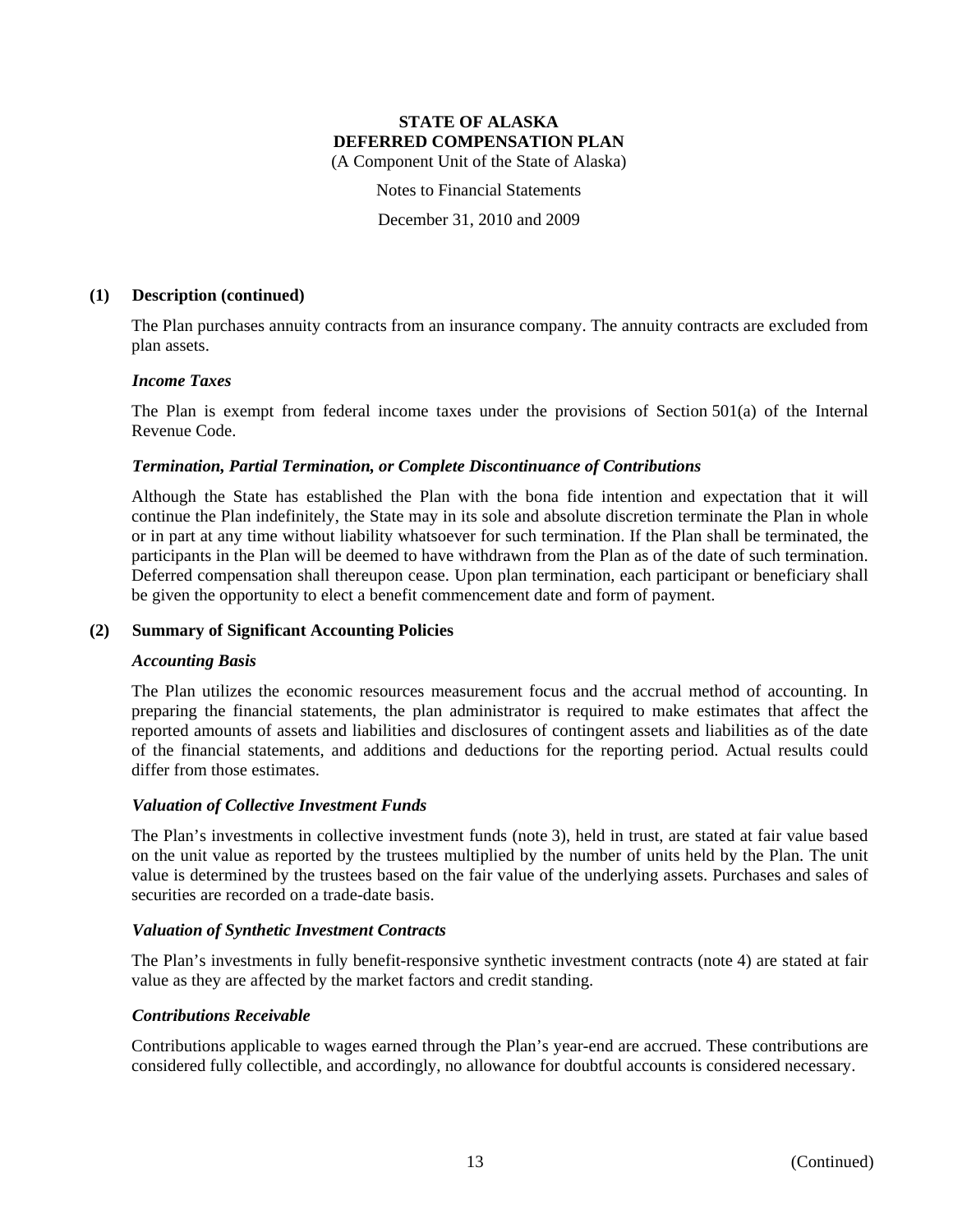Notes to Financial Statements

December 31, 2010 and 2009

#### **(3) Investments**

The Plan is participant directed, which means that the Plan's participants decide in which options to invest. Of total Plan Fiduciary Net Assets of \$583.3 million at December 31, 2010, 99.4%, or \$580.0 million, are specifically allocated to individual participant accounts. Of total Plan Fiduciary Net Assets of \$521.7 million at December 31, 2009, 99.4%, or \$518.7 million, are specifically allocated to individual participant accounts.

Each participant designates how their contribution is to be allocated among the investment options. Each participant's account is credited with the participant's contributions, adjusted for the appreciation or depreciation in unit value for the investment funds, and reduced for administrative fees.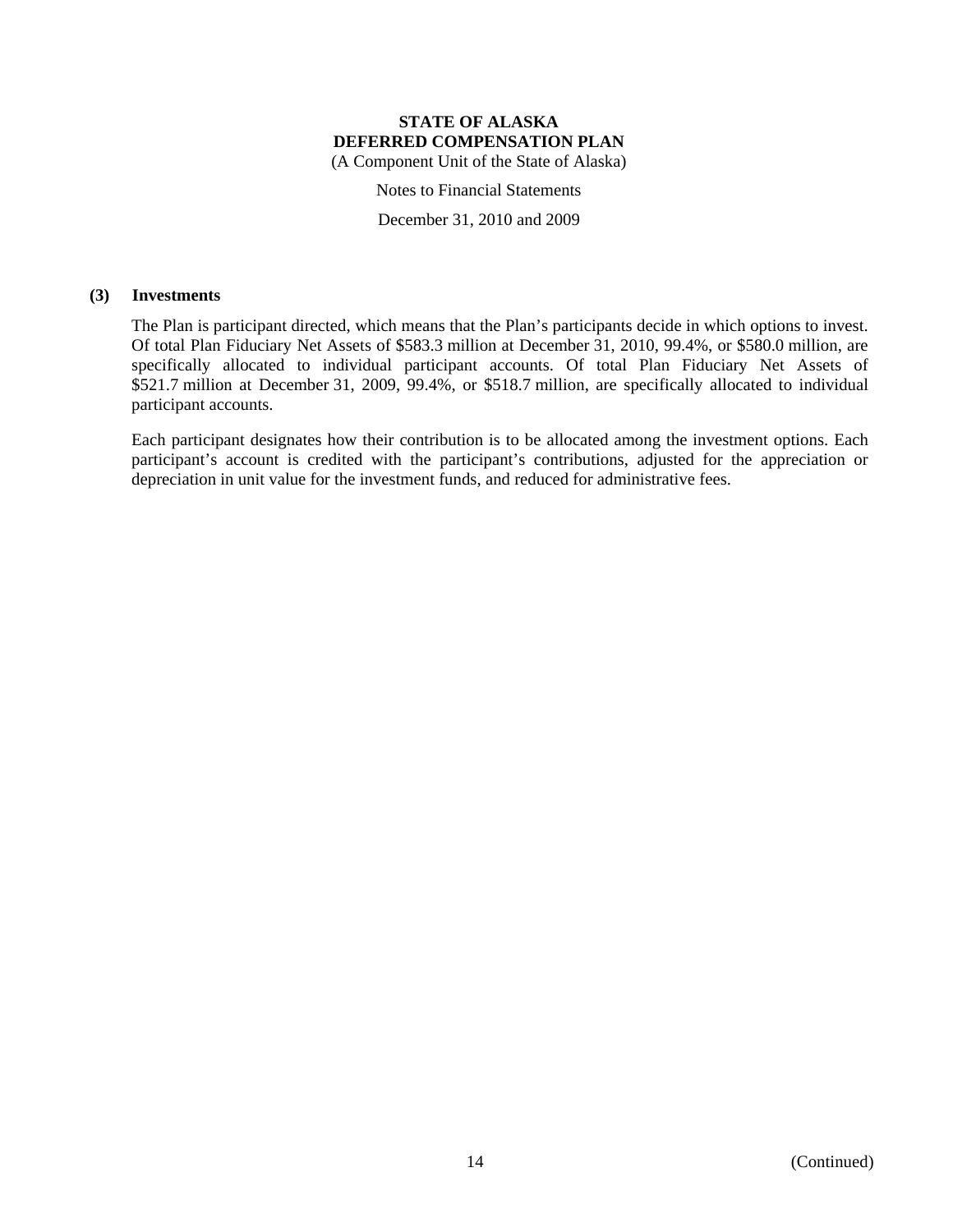(A Component Unit of the State of Alaska)

Notes to Financial Statements

December 31, 2010 and 2009

## **(3) Investments (continued)**

## *Participant-Directed Investments at December 31 Year-End*

|                                                 | Market value (In thousands) |         |
|-------------------------------------------------|-----------------------------|---------|
|                                                 | 2010                        | 2009    |
| Interest Income Fund                            | \$<br>173,760               | 162,071 |
| S&P 500 Index Fund                              | 121,669                     | 109,052 |
| T. Rowe Price Small Cap Stock Trust             | 68,199                      | 50,907  |
| <b>Brandes International Equity Fund</b>        | 43,564                      | 46,787  |
| SSgA Global Balanced Fund                       | 37,692                      | 35,207  |
| Alaska Long-Term Balanced Trust                 | 32,473                      | 28,077  |
| Government/Credit Bond Fund                     | 30,445                      | 30,615  |
| <b>Intermediate Bond Fund</b>                   | 16,768                      | 16,907  |
| <b>RCM</b> Socially Responsible Investment Fund | 10,651                      | 8,031   |
| <b>US TIPS Index Fund</b>                       | 6,157                       | 5,787   |
| US Real Estate Investment Trust Index Fund      | 5,921                       | 4,171   |
| <b>State Street Money Market Fund</b>           | 5,623                       | 5,086   |
| World Equity Ex-US Index Fund                   | 4,582                       | 4,482   |
| <b>Alaska Balanced Trust</b>                    | 4,196                       | 1,490   |
| Russell 3000 Index Fund                         | 4,153                       | 2,241   |
| Alaska Target Date Retirement 2015 Trust        | 2,539                       | 1,015   |
| Long US Treasury Bond Index Fund                | 1,708                       | 1,095   |
| Hartford Stock – Equity Fund                    | 1,674                       | 1,652   |
| Alaska Target Date Retirement 2020 Trust        | 1,663                       | 927     |
| Alaska Target Date Retirement 2010 Trust        | 1,443                       | 821     |
| World Government Bond Ex-US Index Fund          | 1,227                       | 1,248   |
| Alaska Target Date Retirement 2025 Trust        | 1,100                       | 228     |
| Alaska Target Date Retirement 2055 Trust        | 810                         | 1       |
| Alaska Target Date Retirement 2035 Trust        | 711                         | 281     |
| Alaska Target Date Retirement 2030 Trust        | 525                         | 211     |
| Alaska Target Date Retirement 2040 Trust        | 246                         | 81      |
| Alaska Target Date Retirement 2050 Trust        | 272                         | 30      |
| Alaska Target Date Retirement 2045 Trust        | 137                         | 1       |
| <b>Hartford Bond Fund</b>                       | 122                         | 182     |
| Total                                           | \$<br>580,030               | 518,684 |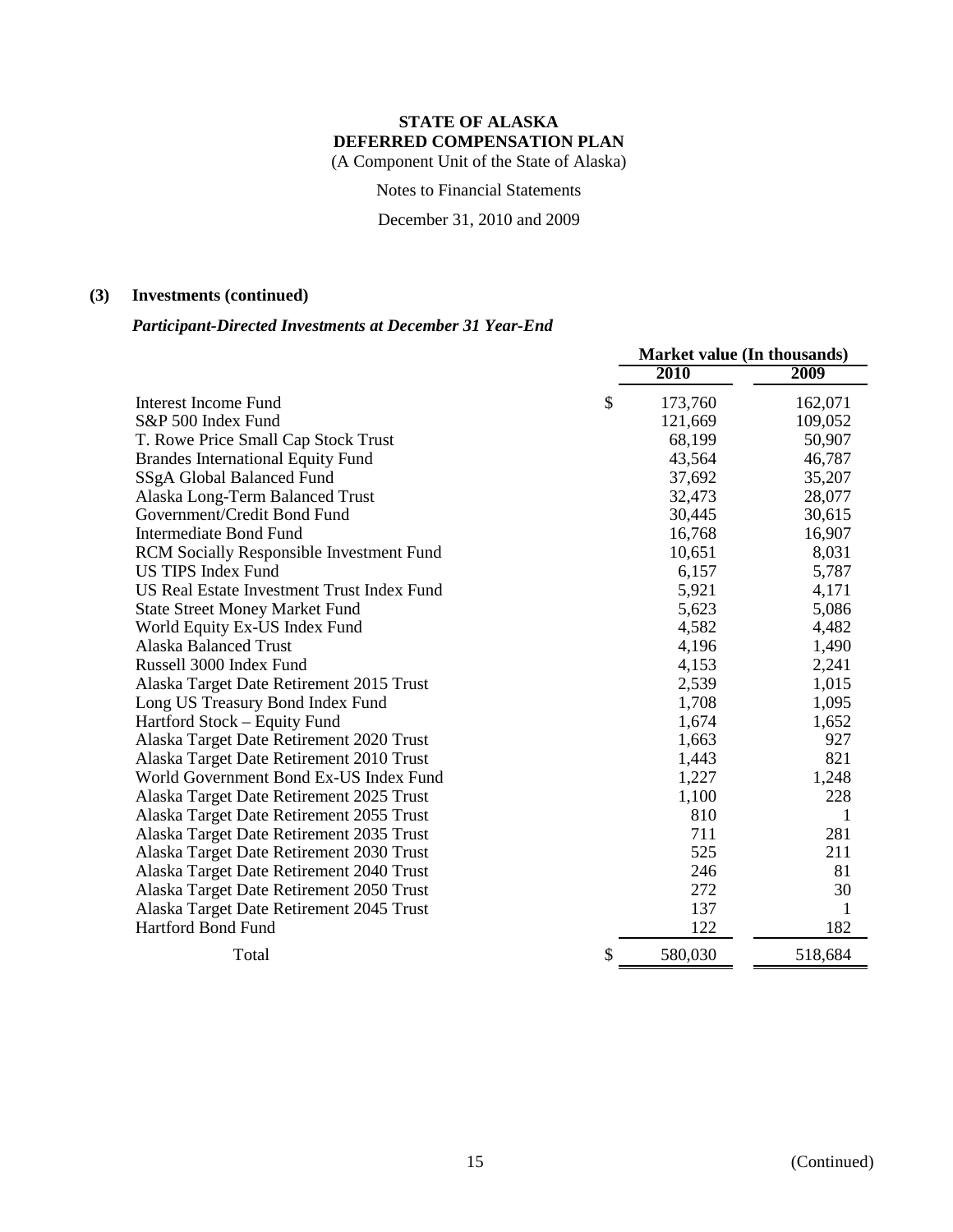Notes to Financial Statements

December 31, 2010 and 2009

### **(3) Investments (continued)**

The Plan's investments at December 31, 2010 include the following collective investment funds (in thousands):

|                                          | <b>Units owned</b> | Unit value |               | <b>Balance</b> |
|------------------------------------------|--------------------|------------|---------------|----------------|
| Equity funds:                            |                    |            |               |                |
| <b>Brandes International Equity Fund</b> | 4,117,568          | 10.580     | <sup>\$</sup> | 43,564*        |
| T. Rowe Price Small Cap Stock Trust      | 1,308,745          | 52.110     |               | 68,199*        |
| S & P 500 Index Fund                     | 2,849,383          | 42.700     |               | 121,669*       |
| <b>RCM Socially Responsible</b>          |                    |            |               |                |
| <b>Investment Fund</b>                   | 770,138            | 13.830     |               | 10,651         |
| World Equity Ex-US Index Fund            | 362,495            | 12.640     |               | 4,582          |
| Russell 3000 Index Fund                  | 371,585            | 11.177     |               | 4,153          |
| <b>US Real Estate Investment Trust</b>   |                    |            |               |                |
| <b>Index Fund</b>                        | 622,428            | 9.512      |               | 5,921          |
| Equity Fund, actively managed            | 97,251             | 17.218     |               | 1,674          |
|                                          |                    |            |               | 260,413        |
| Bond and debt securities funds:          |                    |            |               |                |
| Government/Credit Bond Fund              | 1,038,155          | 29.326     |               | 30,445*        |
| <b>Intermediate Bond Fund</b>            | 679,263            | 24.686     |               | 16,768         |
| World Government Bond Ex-US              |                    |            |               |                |
| <b>Index Fund</b>                        | 106,300            | 11.541     |               | 1,227          |
| Long US Treasury Bond Index Fund         | 152,596            | 11.196     |               | 1,708          |
| <b>US TIPS Index Fund</b>                | 555,705            | 11.080     |               | 6,157          |
| Bond Fund, actively managed              | 14,118             | 8.639      |               | 122            |
|                                          |                    |            |               | 56,427         |
| Bond and equity funds:                   |                    |            |               |                |
| SSgA Global Balanced Fund                | 3,047,420          | 12.369     |               | 37,692*        |
|                                          |                    |            |               | 37,692         |
| Money market fund:                       |                    |            |               |                |
| Participant directed - State Street      |                    |            |               |                |
| <b>Institutional Treasury Money</b>      |                    |            |               |                |
| <b>Market Fund</b>                       | 5,622,626          | 1.000      |               | 5,622          |
| Nonparticipant directed                  | 25,070             | 16.826     |               | 422            |
|                                          |                    |            |               | 6,044          |
| Total collective investment funds        |                    |            | S             | 360,576        |
|                                          |                    |            |               |                |

\* Represents 5% or greater of plan assets at December 31.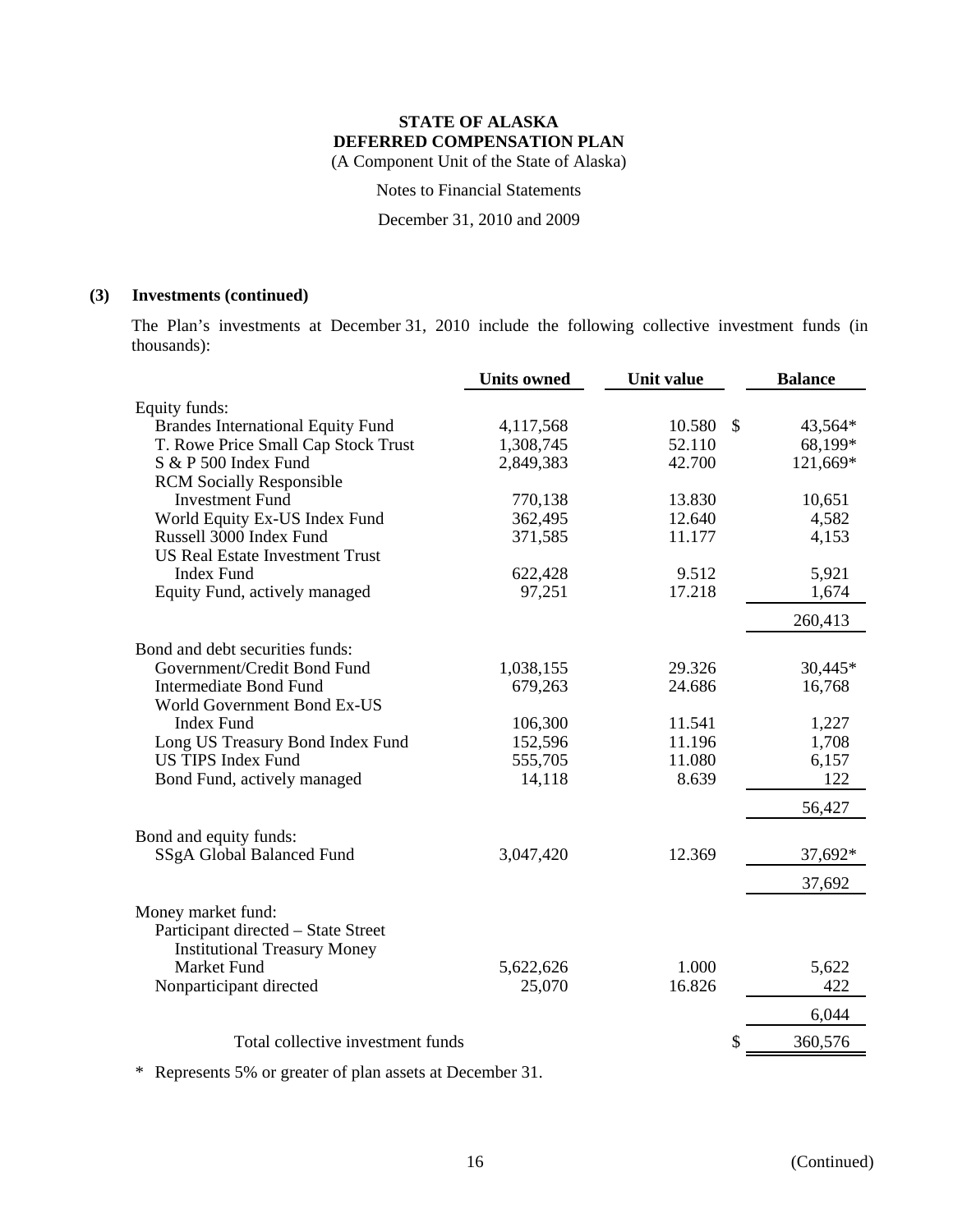Notes to Financial Statements

December 31, 2010 and 2009

## **(3) Investments (continued)**

The Plan's investments at December 31, 2009 include the following collective investment funds (in thousands):

|                                          | <b>Units owned</b> | <b>Unit value</b> |               | <b>Balance</b> |
|------------------------------------------|--------------------|-------------------|---------------|----------------|
| Equity funds:                            |                    |                   |               |                |
| <b>Brandes International Equity Fund</b> | 4,664,656          | 10.030            | $\mathcal{S}$ | 46,787*        |
| T. Rowe Price Small Cap Stock Trust      | 1,293,707          | 39.350            |               | 50,907*        |
| S & P 500 Index Fund                     | 2,937,026          | 37.130            |               | 109,052*       |
| <b>RCM Socially Responsible</b>          |                    |                   |               |                |
| <b>Investment Fund</b>                   | 656,789            | 12.229            |               | 8,031          |
| World Equity Ex-US Index Fund            | 393,199            | 11.400            |               | 4,482          |
| Russell 3000 Index Fund                  | 234,330            | 9.564             |               | 2,241          |
| <b>US Real Estate Investment Trust</b>   |                    |                   |               |                |
| <b>Index Fund</b>                        | 559,831            | 7.451             |               | 4,171          |
| Equity Fund, actively managed            | 109,281            | 15.122            |               | 1,652          |
|                                          |                    |                   |               | 227,323        |
| Bond and debt securities funds:          |                    |                   |               |                |
| Government/Credit Bond Fund              | 1,110,669          | 27.564            |               | 30,614*        |
| <b>Intermediate Bond Fund</b>            | 717,799            | 23.553            |               | 16,907         |
| World Government Bond Ex-US              |                    |                   |               |                |
| <b>Index Fund</b>                        | 113,586            | 10.984            |               | 1,248          |
| Long US Treasury Bond Index Fund         | 106,825            | 10.246            |               | 1,095          |
| <b>US TIPS Index Fund</b>                | 554,291            | 10.440            |               | 5,787          |
| Bond Fund, actively managed              | 22,423             | 8.116             |               | 182            |
|                                          |                    |                   |               | 55,833         |
| Bond and equity funds:                   |                    |                   |               |                |
| SSgA Global Balanced Fund                | 3,149,687          | 11.178            |               | 35,207*        |
|                                          |                    |                   |               | 35,207         |
| Money market fund:                       |                    |                   |               |                |
| Participant directed - State Street      |                    |                   |               |                |
| <b>Institutional Treasury Money</b>      |                    |                   |               |                |
| <b>Market Fund</b>                       | 5,086,334          | 1.000             |               | 5,086          |
| Nonparticipant directed                  | 32,398             | 16.828            |               | 545            |
|                                          |                    |                   |               | 5,631          |
| Total collective investment funds        |                    |                   | \$            | 323,994        |
|                                          |                    |                   |               |                |

\* Represents 5% or greater of plan assets at December 31.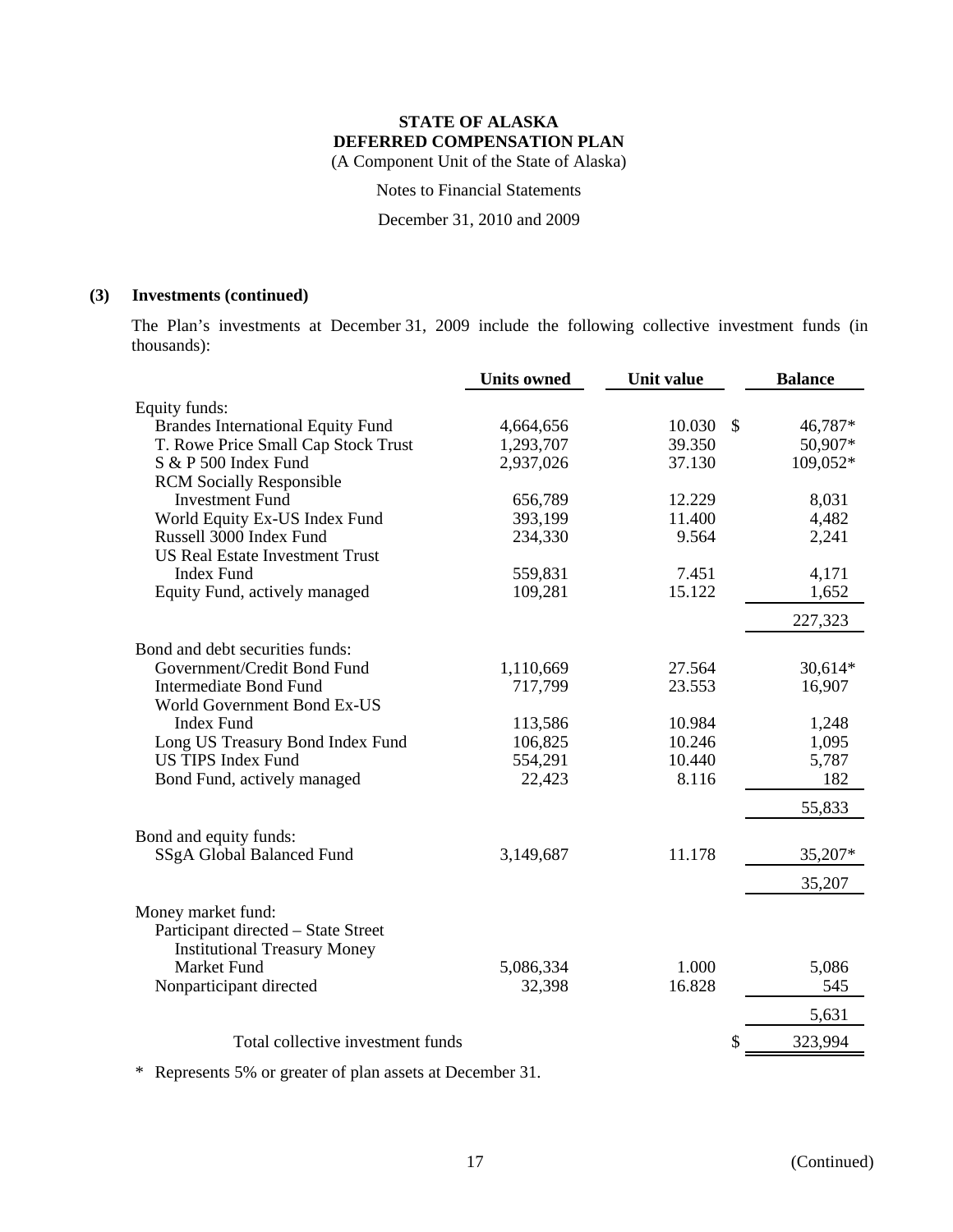(A Component Unit of the State of Alaska)

Notes to Financial Statements

December 31, 2010 and 2009

#### **(4) Synthetic Investment Contracts**

Accounts and terms of synthetic investment contracts in effect at December 31 are as follows:

#### *NATIXIS Financial Products Inc.*

In 1999, the Plan's investment manager entered into an investment contract, on behalf of the Plan, with NATIXIS Financial Products Inc. This financial institution provides a wrap contract that covers a separately managed structured payout synthetic investment portfolio. The account is credited with earnings and investment deposits, less administrative expenses charged by the financial institution and investment withdrawals. The contract is included in the Plan's financial statements at market value. It is fully benefit responsive. There are no reserves against contract value for the credit risk of the contract issuer or otherwise. The contract value of the investment contract at December 31, 2010 and 2009 was \$31,048,000 and \$29,760,000 respectively, as reported by NATIXIS Financial Products Inc., and the market value of the portfolio at December 31, 2010 and 2009 was \$32,748,000 and \$30,889,000 respectively. The average crediting rates for 2010 and 2009 were approximately 4.33% and 4.46%, respectively. The crediting interest rates are based on the approximate rate of interest that will amortize differences between book and market value over the portfolio's average duration.

## *Bank of America*

In 2003, the Plan's investment manager entered into an investment contract, on behalf of the Plan, with Bank of America. This financial institution provides a wrap contract that covers a separately managed structured payout synthetic investment portfolio. The account is credited with earnings and investment deposits, less administrative expenses charged by the financial institution and investment withdrawals. The contract is included in the Plan's financial statements at market value. It is fully benefit responsive. There are no reserves against contract value for the credit risk of the contract issuer or otherwise. The contract value of the investment contract at December 31, 2010 and 2009 was \$31,052,000 and \$29,764,000 respectively, as reported by Bank of America, and the market value of the portfolio at December 31, 2010 and 2009 was \$32,753,000 and \$30,893,000 respectively. The average yield and crediting interest rates for 2010 and 2009 were approximately 4.33% and 4.46%, respectively. The crediting interest rate is based on the approximate rate of interest that will amortize differences between book and market value over the portfolio's average duration.

## *Rabobank Nederland*

In 2003, the Plan's investment manager entered into an investment contract, on behalf of the Plan, with Rabobank Nederland. This financial institution provides a wrap contract that covers a separately managed structured payout synthetic investment portfolio. The account is credited with earnings and investment deposits, less administrative expenses charged by the financial institution and investment withdrawals. The contract is included in the Plan's financial statements at market value. It is fully benefit responsive. There are no reserves against contract value for the credit risk of the contract issuer or otherwise. The contract value of the investment contract at December 31, 2010 and 2009 was \$30,965,000 and \$29,658,000 respectively, as reported by Rabobank Nederland, and the market value of the portfolio at December 31, 2010 and 2009 was \$32,766,000 and \$30,880,000 respectively. The average yield and crediting interest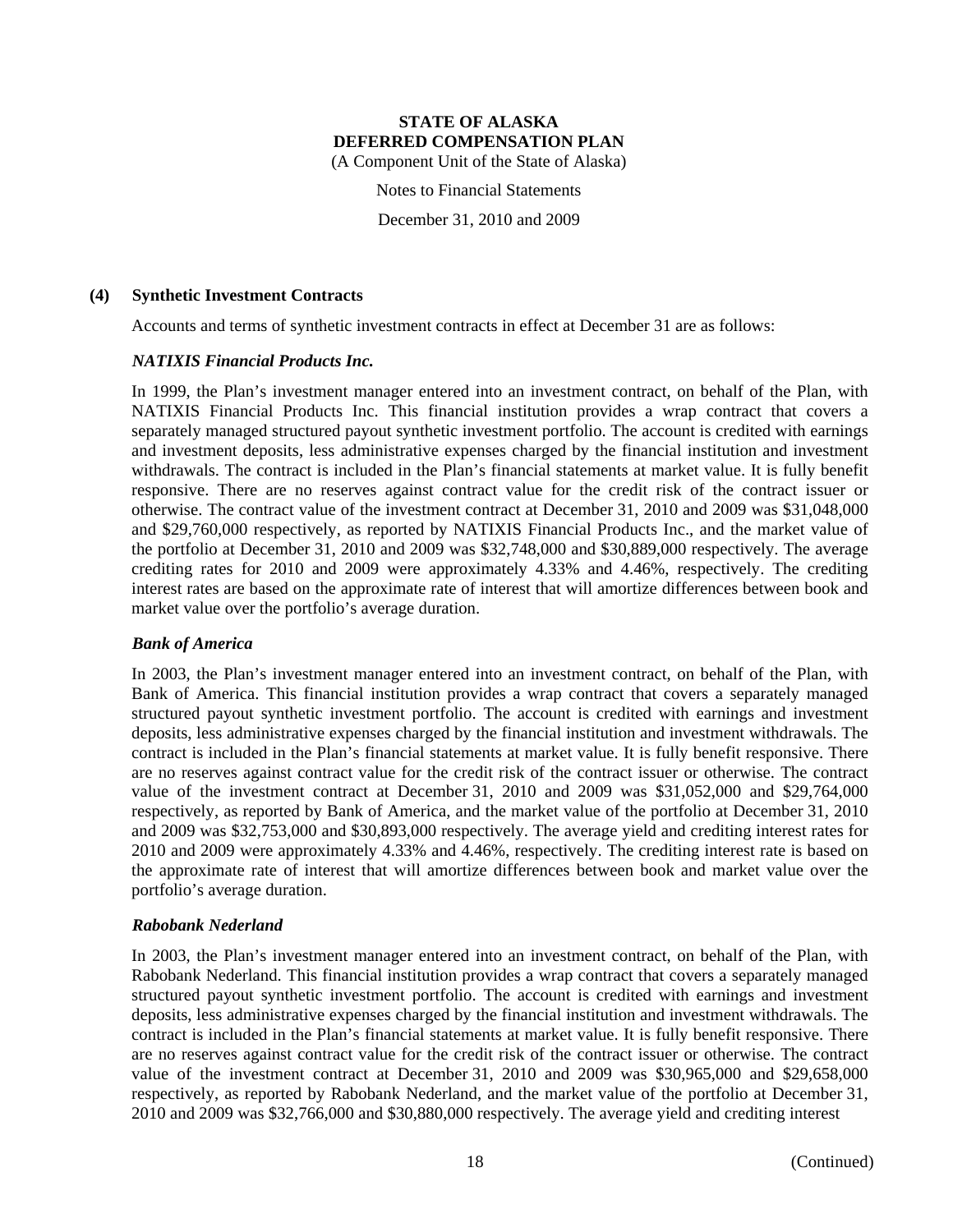(A Component Unit of the State of Alaska)

Notes to Financial Statements

December 31, 2010 and 2009

#### **(4) Synthetic Investment Contracts (continued)**

rates for 2010 and 2009 were approximately 4.40% and 4.26%, respectively. The crediting interest rate is based on the approximate rate of interest that will amortize differences between book and market value over the portfolio's average duration.

#### *State Street Bank*

In 2000, the Plan's investment manager entered into an investment contract, on behalf of the Plan, with State Street Bank. This financial institution provides a wrap contract that covers a separately managed constant duration synthetic investment portfolio. The account is credited with earnings and investment deposits, less administrative expenses charged by the financial institution and investment withdrawals. The contract is included in the Plan's financial statements at market value. It is fully benefit responsive. There are no reserves against contract value for the credit risk of the contract issuer or otherwise. The contract value of the investment contract at December 31, 2010 and 2009 was \$31,050,000 and \$29,762,000 respectively, as reported by State Street Bank, and the market value of the portfolio at December 31, 2010 and 2009 was \$32,750,000 and \$30,891,000 respectively. The average crediting rates for 2010 and 2009 were approximately 4.33% and 4.46%, respectively. The crediting interest rates are based on the approximate rate of interest that will amortize differences between book and market value over the portfolio's average duration.

## *Pacific Life Insurance Co.*

In 2004, the Plan's investment manager entered into an investment contract, on behalf of the Plan, with Pacific Life Insurance Co. This financial institution provides a wrap contract that covers a separately managed structured payout synthetic investment portfolio. The account is credited with earnings and investment deposits, less administrative expenses charged by the financial institution and investment withdrawals. The contract is included in the Plan's financial statements at market value. It is fully benefit responsive. There are no reserves against contract value for the credit risk of the contract issuer or otherwise. The contract value of the investment contract at December 31, 2010 and 2009 was \$31,052,000 and \$29,764,000 respectively, as reported by Pacific Life Insurance Co., and the market value of the portfolio at December 31, 2010 and 2009 was \$32,752,000 and \$30,893,000 respectively. The average crediting rate for 2010 and 2009 were approximately 4.33% and 4.46%, respectively. The crediting interest rates are based on the approximate rate of interest that will amortize differences between book and market value over the portfolio's average duration.

#### **(5) Deposit and Investment Risk**

#### *Interest Rate Risk*

Interest rate risk is the risk that changes in interest rates will adversely affect the fair value of an investment.

#### **Collective Investment and Money Market Funds**

The Alaska Retirement Management (Board) contracts with external investment managers who maintain collective investment funds. Managers selected to manage investments for the Plan are subject to the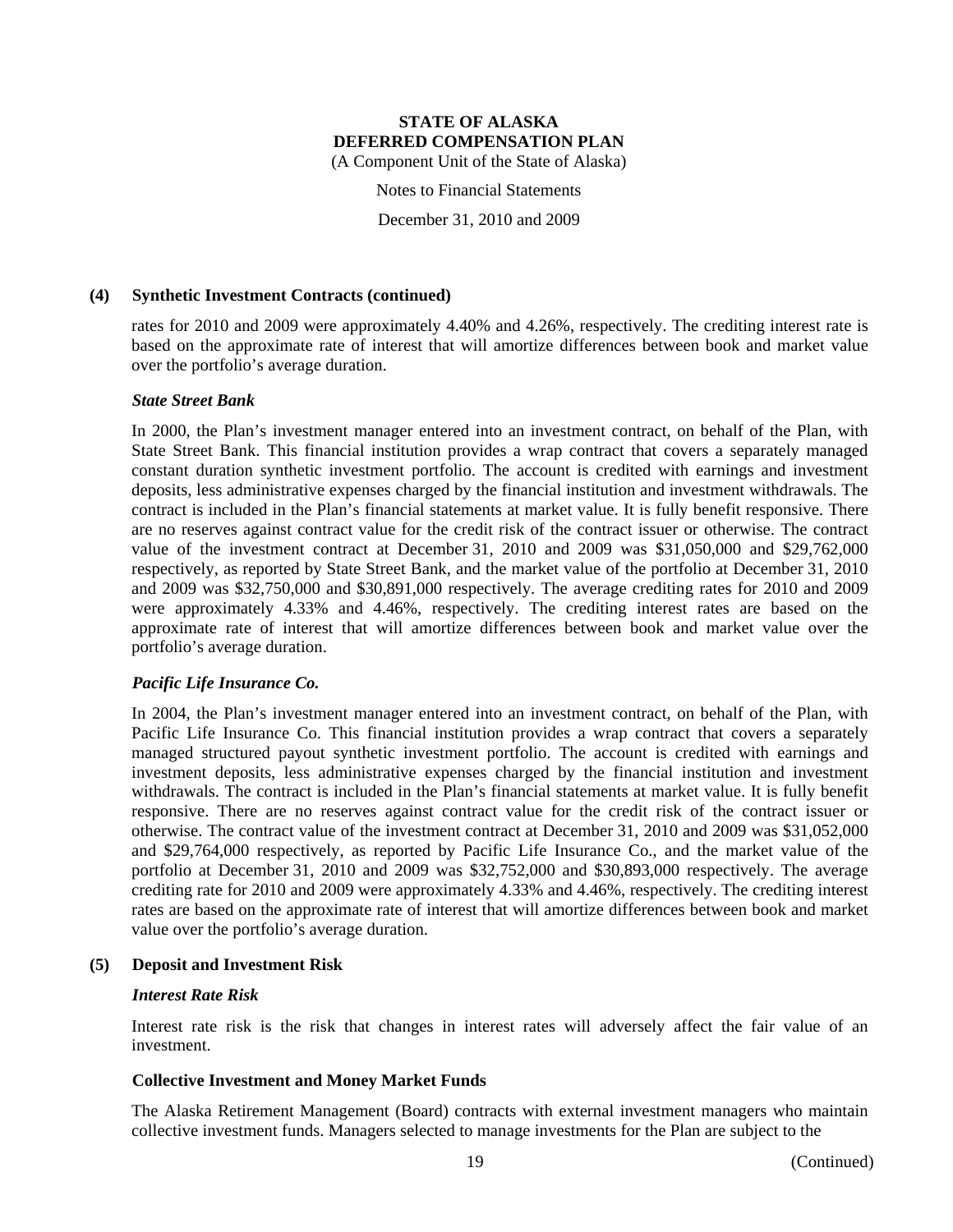(A Component Unit of the State of Alaska)

Notes to Financial Statements

December 31, 2010 and 2009

#### **(5) Deposit and Investment Risk (continued)**

provisions of the collective investment funds the Board has selected. In addition, the Plan maintains a balance in a commingled money market portfolio.

The Board does not have a policy to limit interest rate risk for the collective investment funds or the commingled money market portfolio. These investments with their related weighted average maturities at December 31, 2010 are as follows (in thousands):

|                                                 | <b>Fair value</b> | Weighted<br>average<br>maturity |
|-------------------------------------------------|-------------------|---------------------------------|
| <b>Bond Fund</b><br>\$                          | 122               | 4.43 years                      |
| Government/Credit Bond Index Fund               | 30,445            | 7.53 years                      |
| <b>Institutional Treasury Money Market Fund</b> | 5,622             | 45 days                         |
| Intermediate Bond Fund                          | 16,768            | 4.04 years                      |
| Long U.S. Treasury Bond Index Fund              | 1,708             | $13.97$ years                   |
| U.S. TIPS Index Fund                            | 6,157             | 7.91 years                      |
| World Government Bond ex-U.S. Index Fund        | 1,227             | 6.83 years                      |

#### **Interest Income Fund**

The Board contracts with an external investment manager who is given the authority to invest in synthetic investment contracts and a reserve. This external manager also manages the securities underlying the synthetic investment contracts.

Through the Board's investment policy, exposure to fair value losses arising from increasing interest rates is managed by limiting the duration on synthetic investment contracts as follows:

For constant duration synthetic investment contracts, duration cannot exceed the longer of six years or the duration of the Barclays Capital Intermediate Aggregate Index plus one-half year. The aggregate duration of the constant duration synthetic investment contracts was 3.58 years at December 31, 2010. The duration of the Barclays Capital Intermediate Aggregate Index was 4.0 years at December 31, 2010.

Duration is a measure of interest rate risk. In the case of the Plan's constant duration synthetic investment contracts, duration is the fair value weighted average term to maturity using all fixed income securities underlying the contracts and their related cash flows.

The Board does not have a policy to limit interest rate risk for the reserve. The balance in the reserve is invested in the custodian's Institutional Treasury Money Market Fund, which had a weighted average maturity of 45 days at December 31, 2010.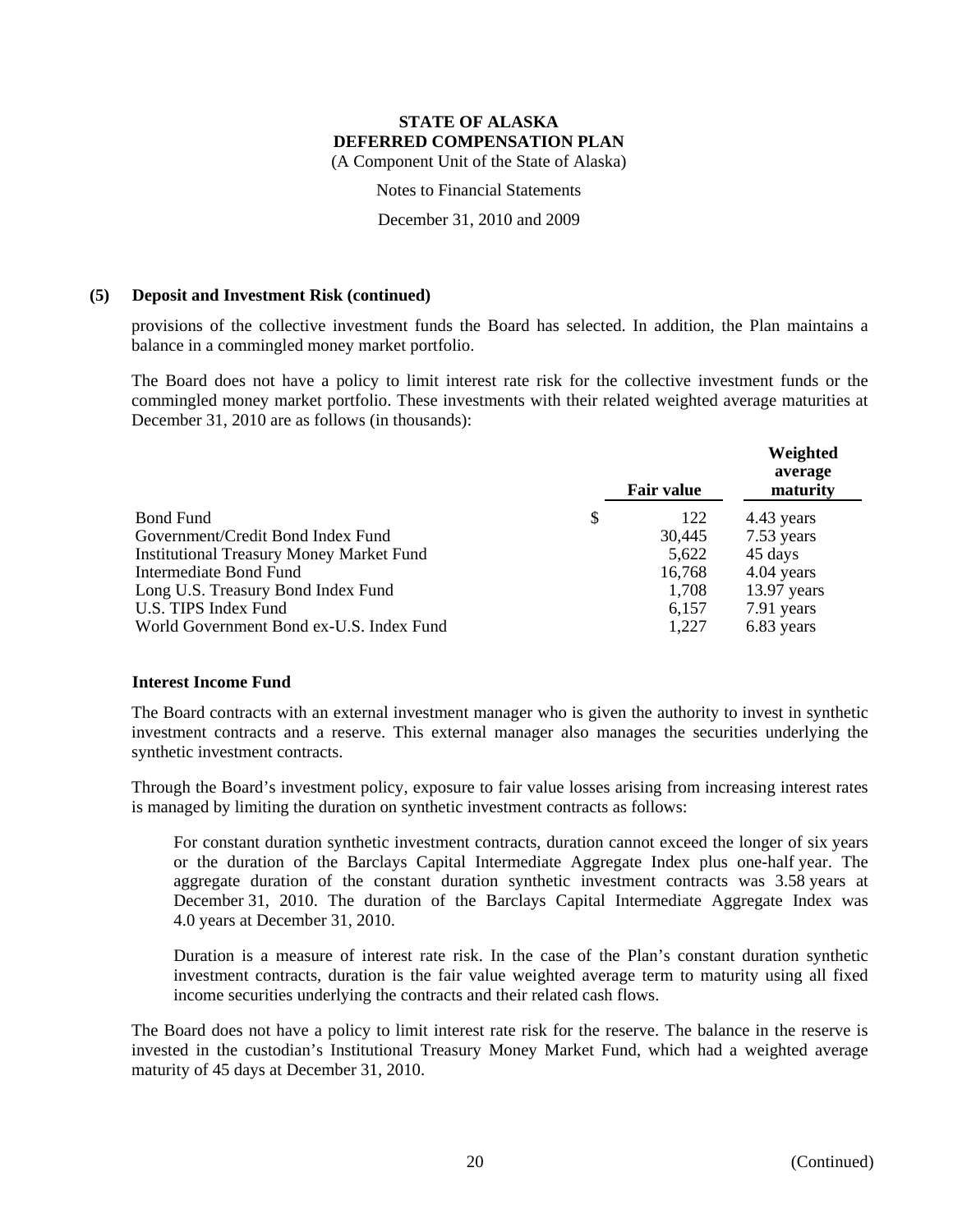(A Component Unit of the State of Alaska)

Notes to Financial Statements

December 31, 2010 and 2009

### **(5) Deposit and Investment Risk (continued)**

#### **Pooled Investment Funds**

Duration is a measure of a security's sensitivity to a 100-basis point change in interest rates. Duration, for the securities in the pooled investment funds, is the fair value weighted average term to maturity for each security taking into account all related cash flows.

The Board contracts with an external investment manager who is given the authority to invest funds in a wholly owned pooled environment to accommodate 13 participant-directed funds. Through the Board's investment policy, exposure to fair value losses arising from increasing interest rates is managed by limiting the duration as follows:

For government and corporate debt securities, duration is limited to  $\pm$  0.2 years of the Barclays Aggregate Bond Index. At December 31, 2010, the duration of the Barclays Aggregate Bond Index was 4.98 years, and the duration of the Aggregate Bond Trust was 4.89 years.

The weighted average maturity of the money market portfolio was 12.52 days at December 31, 2010.

The Board does not have a policy to limit interest rate risk for funds held in foreign currency, the custodian's short-term investment fund or commercial paper.

## *Credit Risk*

Credit risk is the risk that an issuer or other counterparty to an investment will not fulfill its obligations.

The Board does not have a policy to limit credit risk for the Plan's collective investment funds and the commingled money market portfolio. These investments are not rated.

The Board's investment policy has the following limitations with regard to credit risk for synthetic investment contracts, investments underlying the synthetic investment contracts and the reserve:

Synthetic investment contract issuers must have an investment grade rating,

Supranational Agency and Foreign Government entity investments must have a minimum rating of  $A - or$  equivalent,

Corporate debt securities must have a minimum rating of BBB – or equivalent,

Asset-backed securities must have a minimum rating of AAA or equivalent,

The ratings assigned to issuers of money market instruments must have the highest rating of any nationally recognized statistical rating organization. This limitation does not apply to the investment funds maintained by the custodian.

The Board's investment policy has the following limitations with regard to credit risk for wholly owned pooled investments:

All government and corporate fixed income securities must be rated BBB – or better at time of purchase,

GNMA, FNMA, and FHLMC mortgage-backed securities may be purchased even if they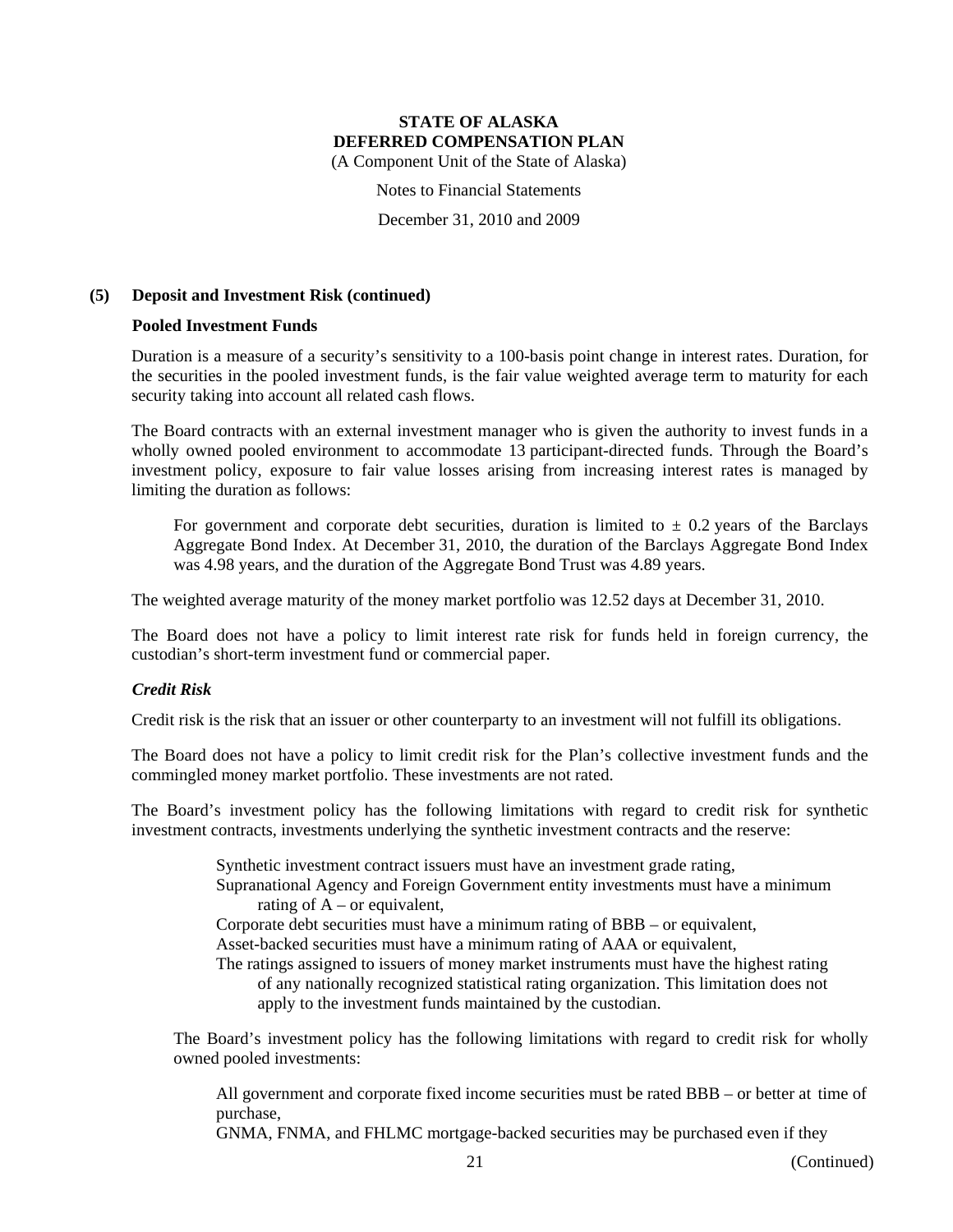(A Component Unit of the State of Alaska)

Notes to Financial Statements

December 31, 2010 and 2009

#### **(5) Deposit and Investment Risk (continued)**

 are not rated by all or any of these rating agencies as long as they are rated investment grade by T. Rowe's internal credit evaluation, Commercial paper and other short-term debt obligations must be rated A1 or equivalent.

At December 31, 2010, plan investments consisted of securities with credit quality ratings issued by a nationally recognized statistical rating organization as follows (using the Standard and Poor's rating scale):

|                            |                  |    | Fair value (In thousands)                                 |              |              |  |
|----------------------------|------------------|----|-----------------------------------------------------------|--------------|--------------|--|
| <b>Investment type</b>     | <b>Rating</b>    |    | <b>Underlying</b><br>synthetic<br>investment<br>contracts | <b>Other</b> | <b>Total</b> |  |
| Investments with           |                  |    |                                                           |              |              |  |
| credit exposure:           |                  |    |                                                           |              |              |  |
| Money market fund          | <b>Not Rated</b> | \$ |                                                           | 422          | 422          |  |
| Short-term investment fund | <b>Not Rated</b> |    | 2,637                                                     |              | 2,637        |  |
| U.S. government agency     | <b>AAA</b>       |    | 13,488                                                    |              | 13,488       |  |
| Mortgage-backed            | AAA              |    | 5,461                                                     |              | 5,461        |  |
| Mortgage-backed            | AA               |    | 351                                                       |              | 351          |  |
| Mortgage-backed            | $\mathsf{A}$     |    | 765                                                       |              | 765          |  |
| Mortgage-backed            | <b>BBB</b>       |    | 277                                                       |              | 277          |  |
| Mortgage-backed            | <b>Not Rated</b> |    | 60,831                                                    |              | 60,831       |  |
| Other asset-backed         | AAA              |    | 1,153                                                     |              | 1,153        |  |
| Corporate bonds            | AA               |    | 4,038                                                     |              | 4,038        |  |
| Corporate bonds            | $\mathsf{A}$     |    | 11,965                                                    |              | 11,965       |  |
| Corporate bonds            | <b>BBB</b>       |    | 8,501                                                     |              | 8,501        |  |
| Yankees:                   |                  |    |                                                           |              |              |  |
| Corporate                  | AA               |    | 842                                                       |              | 842          |  |
| Corporate                  | $\mathsf{A}$     |    | 1,962                                                     |              | 1,962        |  |
| Corporate                  | <b>BBB</b>       |    | 1,962                                                     |              | 1,962        |  |
| Government                 | <b>AAA</b>       |    | 3,554                                                     |              | 3,554        |  |
| Government                 | AA               |    | 820                                                       |              | 820          |  |
| Government                 | A                |    | 290                                                       |              | 290          |  |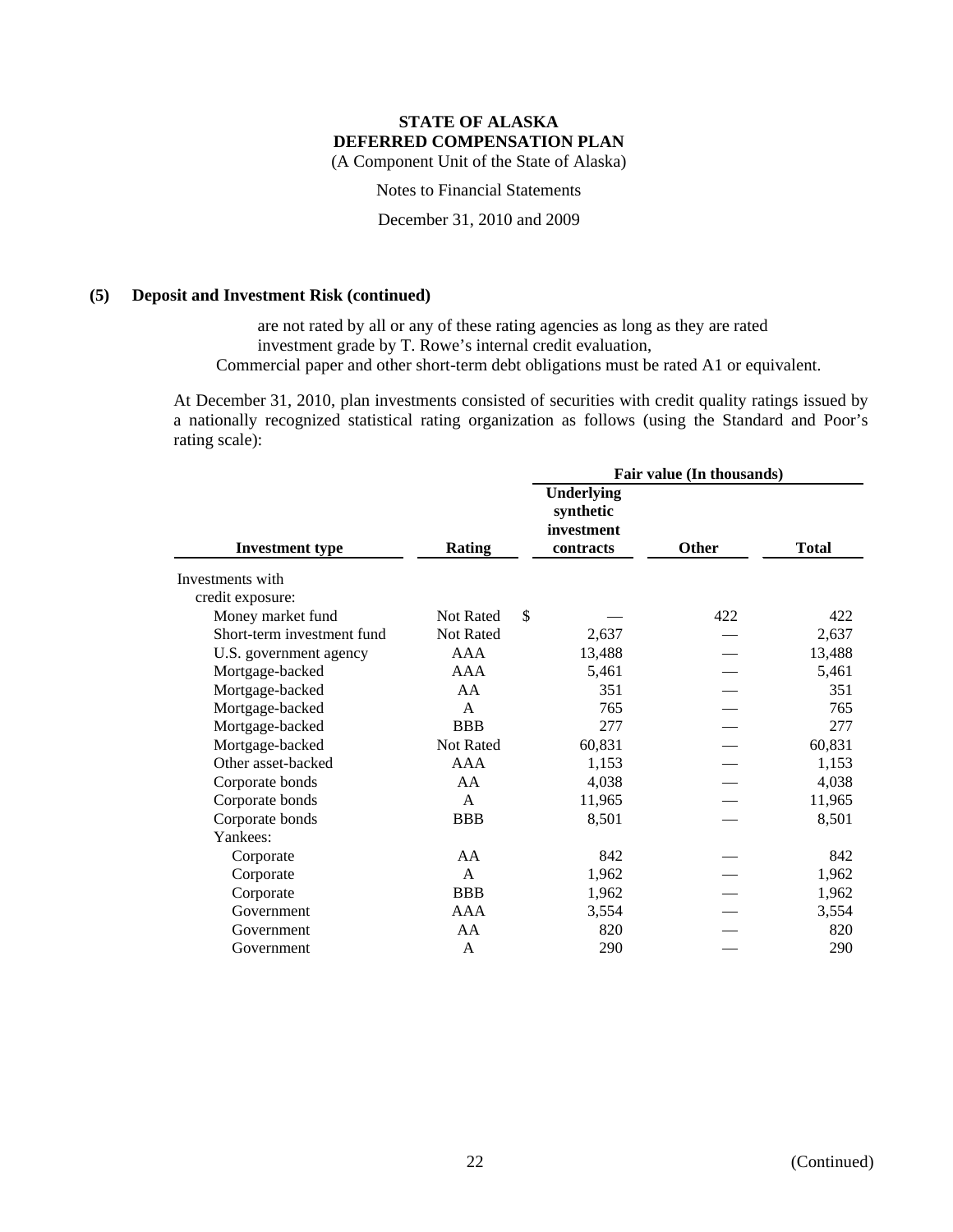(A Component Unit of the State of Alaska)

Notes to Financial Statements

December 31, 2010 and 2009

## **(5) Deposit and Investment Risk (continued)**

|                                                      | Fair value (In thousands) |    |                                                           |              |              |  |
|------------------------------------------------------|---------------------------|----|-----------------------------------------------------------|--------------|--------------|--|
| <b>Investment type</b>                               | Rating                    |    | <b>Underlying</b><br>synthetic<br>investment<br>contracts | <b>Other</b> | <b>Total</b> |  |
| Government                                           | <b>BBB</b>                | \$ | 269                                                       |              | 269          |  |
| Government                                           | Not Rated                 |    | 423                                                       |              | 423          |  |
| Deposits and investments with<br>no credit exposure: |                           |    |                                                           |              |              |  |
| Deposits                                             |                           |    | (1,967)                                                   |              | (1,967)      |  |
| U.S. Treasury notes<br>Collective investment         | AAA                       |    | 46,147                                                    |              | 46,147       |  |
| funds                                                |                           |    |                                                           | 291,955      | 291,955      |  |
| Pooled investment funds                              |                           |    |                                                           | 46,116       | 46,116       |  |
| Domestic equity                                      |                           |    |                                                           | 68,199       | 68,199       |  |
| Total invested<br>assets                             |                           | S  | 163,769                                                   | 406,692      | 570,461      |  |

## *Concentration of Credit Risk*

Concentration of credit risk is the risk of loss attributed to the magnitude of a government's investment in a single issuer.

The Board does not have a policy to limit concentration of credit risk in the collective investment and money market funds.

The Board's policy with regard to concentration of credit risk for synthetic investment contracts, investments underlying the synthetic investment contracts and the reserve is as follows:

No investment will be made if, at the time of purchase, total investment in any single issuer of investment contracts would exceed 35.0% of the interest income fund's total value.

No investment will be made if, at the time of purchase, total investment in any single issuer or in all issuers of the securities held as supporting investments under synthetic investment contracts in the table below would exceed the respective percentages of all investments underlying the synthetic investment contracts.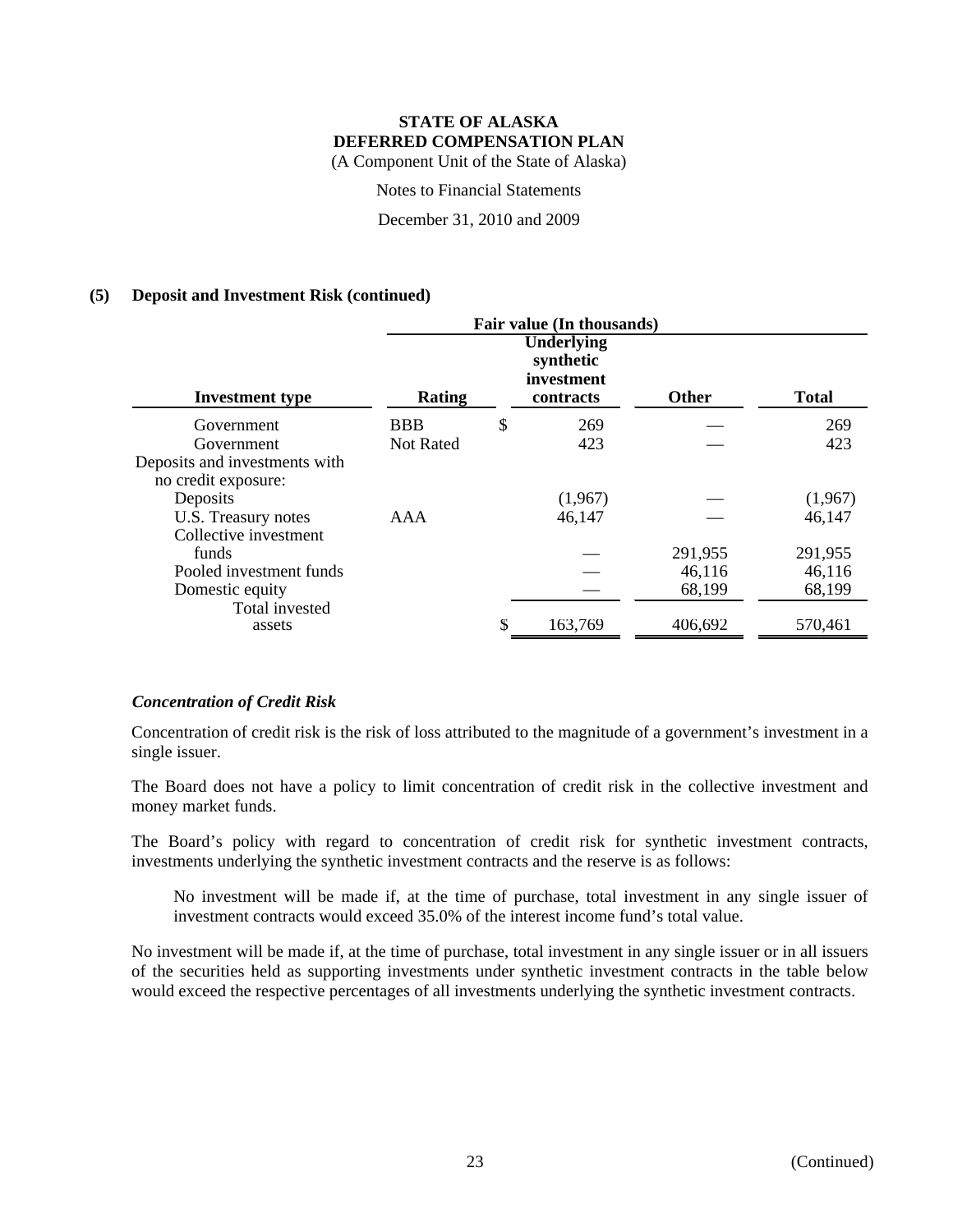(A Component Unit of the State of Alaska)

Notes to Financial Statements

December 31, 2010 and 2009

### **(5) Deposit and Investment Risk (continued)**

| <b>Investment type</b>                         | Issuer | All issuers |
|------------------------------------------------|--------|-------------|
| U.S. Treasury and Agencies                     | 100.0% | 100.0%      |
| U.S. Agency Securities                         | 100.0  | 100.0       |
| <b>Agency Mortgage-Backed Securities</b>       | 50.0   | 50.0        |
| Non-Agency Mortgage-Backed Securities          | 5.0    | 50.0        |
| <b>Asset-backed Securities</b>                 | 5.0    | 50.0        |
| Domestic and Foreign Corporate Debt Securities | 5.0    | 50.0        |
| Supranational Agency and Foreign Government    |        |             |
| <b>Entity Securities</b>                       | 5.0    | 50.0        |
| Money Market Instruments -                     |        |             |
| Nongovernmental/Agency                         | 5.0    | 100.0       |
| Custodian Short-term Investment Fund           | 100.0  | 100.0       |

The maximum exposure to securities rated BBB is limited to 20.0% of the total value underlying synthetic investment contracts.

For the reserve, the total investment of any single issuer of money market instruments may not exceed 5.0% of the total value underlying synthetic investment contracts. This limitation does not apply to the investment funds maintained by the custodian.

The Boards policy with regard to concentration of credit risk for wholly owned pooled investments is as follows:

Equity holdings will be limited to 5.0% per issuer of the equity portfolio at the time of purchase,

With the exception of the U.S. Government or its agencies, fixed income holdings of any single issuer is limited to 2.0% of the total portfolio at the time of purchase,

With the exception of the U.S. Government or its agencies, money market holdings of any single issuer are limited to no more than 5.0% of the portfolio at the time of purchase. This limitation does not apply to the investment funds maintained by the custodian.

At December 31, 2010, the Plan invested assets included \$45.4 million in Federal National Mortgage Association (FNMA) securities, which represented 7.99% of the plan's total invested assets. FNMA is a U.S. Government Agency.

## *Foreign Currency Risk*

Foreign currency risk is the risk that changes in exchange rates will adversely affect the fair value of an investment or deposit.